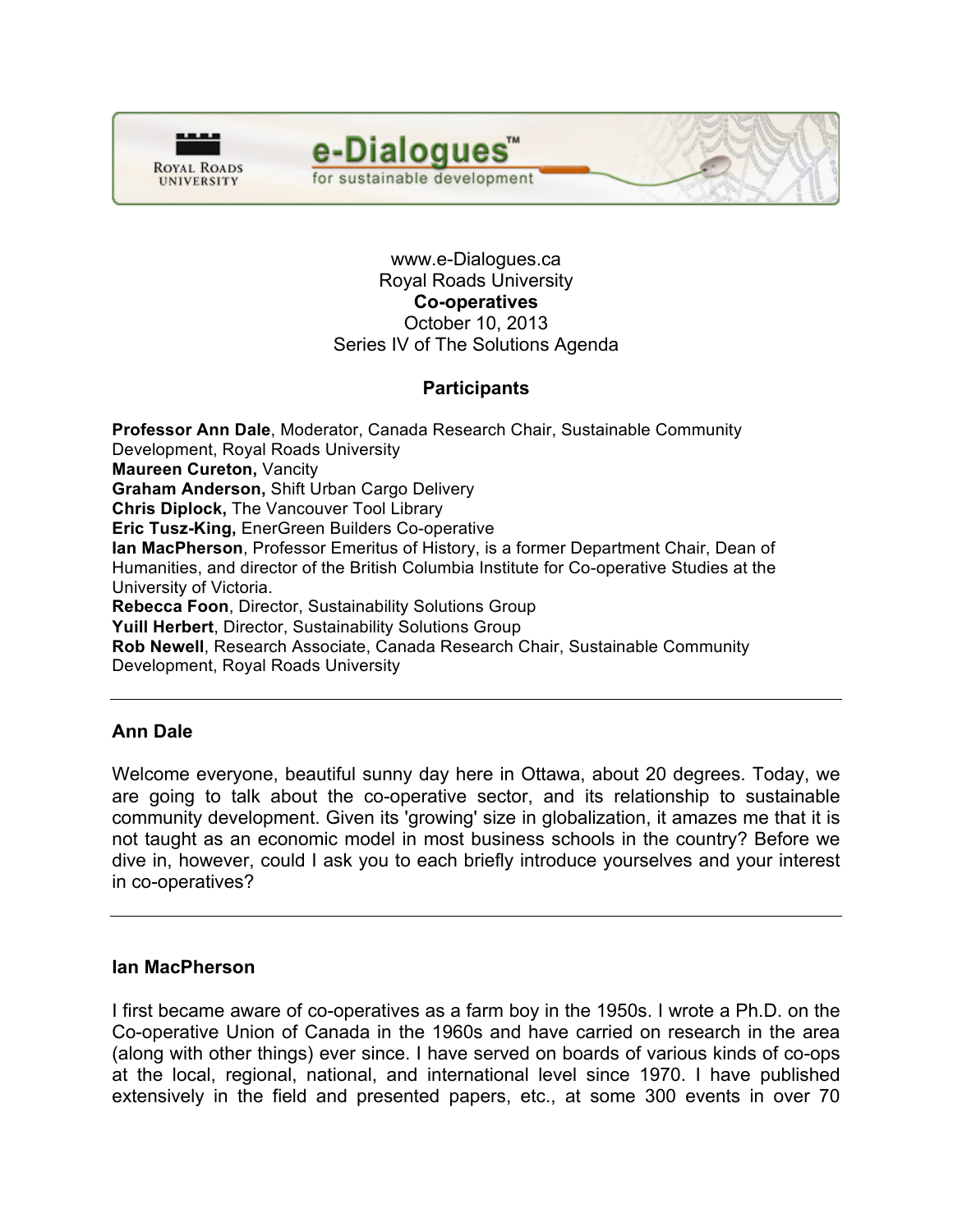countries. I led the process and wrote the documents that created the ICA Co-op Identity Statement in 1995. My particular concern is to promote Co-operative Studies as an academic discipline and to encourage consideration of how co-ops can contribute to peace.

### **Rebecca Foon**

Hello everyone, thank you so much for taking part in this e-Dialogue. My name is Rebecca Foon and I am a director with Sustainability Solutions Group, a national worker's cooperative committed to working on creative sustainability strategies with other coops, government, organizations and institutions. I am very much looking forward to this conversation.

You can check us out here: www.sustainabilitysolutions.ca

## **Yuill Herbert**

Hi all, my name is Yuill Herbert, very excited about this conversation. I'm deeply involved in coops, serving on the boards of Canadian Worker Co-operative Federation and Canadian Co-operative Association. I also work for SSG.

### **Graham Anderson**

Hello All, I'm also looking forward to the conversation! I'm one of the co-founders of Shift Delivery Co-op, a worker co-op using cargo trikes for deliveries in Downtown Vancouver. I also volunteer on the board of the East End Food Co-op in Vancouver, as well as the city's Active Transport Policy Council.

## **Eric Tusz-King**

I first became aware of co-operatives as a student in the 1970's in university with the Student Christian Movement. Since then I have been involved in buying co-ops, housing co-ops, investment co-ops, worker co-ops, and mostly recently a multi-stakeholder social co-op.

### **Chris Diplock**

Hey everyone, I've been involved in coops since I moved to BC seven years ago. I was one of the founding members of the Vancouver Tool Library Cooperative. I recently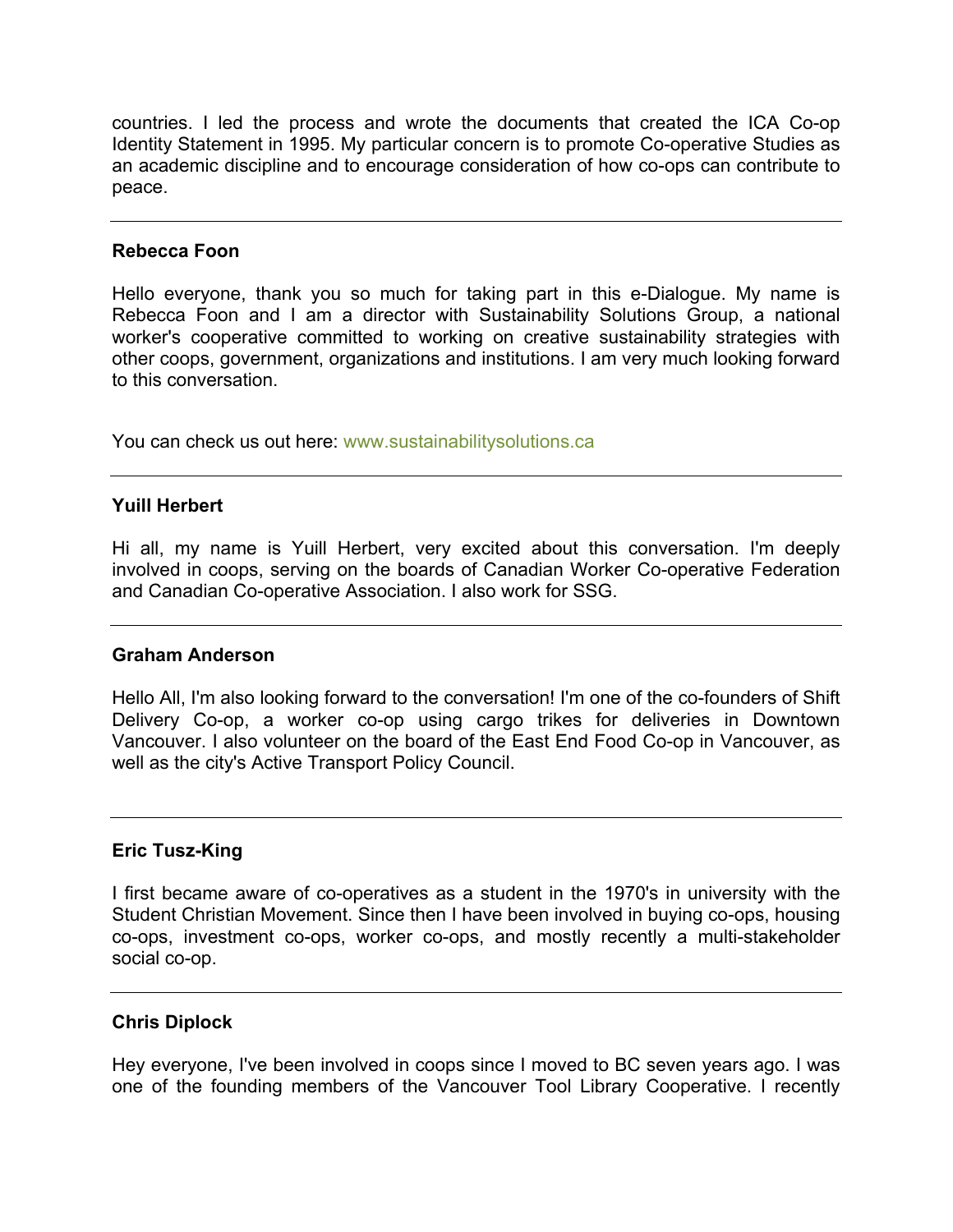worked on a project with the BC Cooperative Association and am also leading a research project into Vancouver's sharing economy called [The Sharing Project.](www.thesharingproject.ca)

### **Robert Newell**

Hello everyone, my name is Rob Newell. I work with Ann as an associate of her Canada Research Chairs in Sustainable Community Development program. Much of the work I do involves finding creative ways of disseminating research and reaching broader public. I find the cooperative model quite interesting as it does seem to have a focus on reaching out to communities and organizations and creating networks. I'm looking forward to the discussion.

#### **Maureen Cureton**

I'm Maureen Cureton - I work in Community Investment with Vancity community credit union (a financial co-op). My work focuses on environmental sustainability --helping build a vibrant local green economy, and in strengthening our local economy more generally. I serve on the CCA's Environmental Sustainability committee with Yuill (p.s. Time for a meeting Yuill!)

### **Ann Dale**

Shall we get started with our first question? In your opinion, in what fundamental way do cooperatives differ from investor owned corporations?

### **Ian MacPherson**

Co-operatives should (and usually do) differ from investor-driven firms in several ways.

- 1. They are associations of people not investment vehicles. Invested capital is entitled to a return but it should be limited, not speculative. It is not part of the managerial process, except in the sense that paying membership fees is necessary for voting entitlements.
- 2. They have a deep commitment to service. The old line was: co-operatives could just "break even" and be a great success. They can have a large bottom line and be a failure. A little glib but there is a point to be made.
- 3. They are based on stated values. The International Co-operative Alliance's Cooperative Identity Statement (1995) building on a multi-national consultation involving some 20,000 people, adopted the following list of values: Co-operatives are based on the values of self-help, self-responsibility, democracy, equality,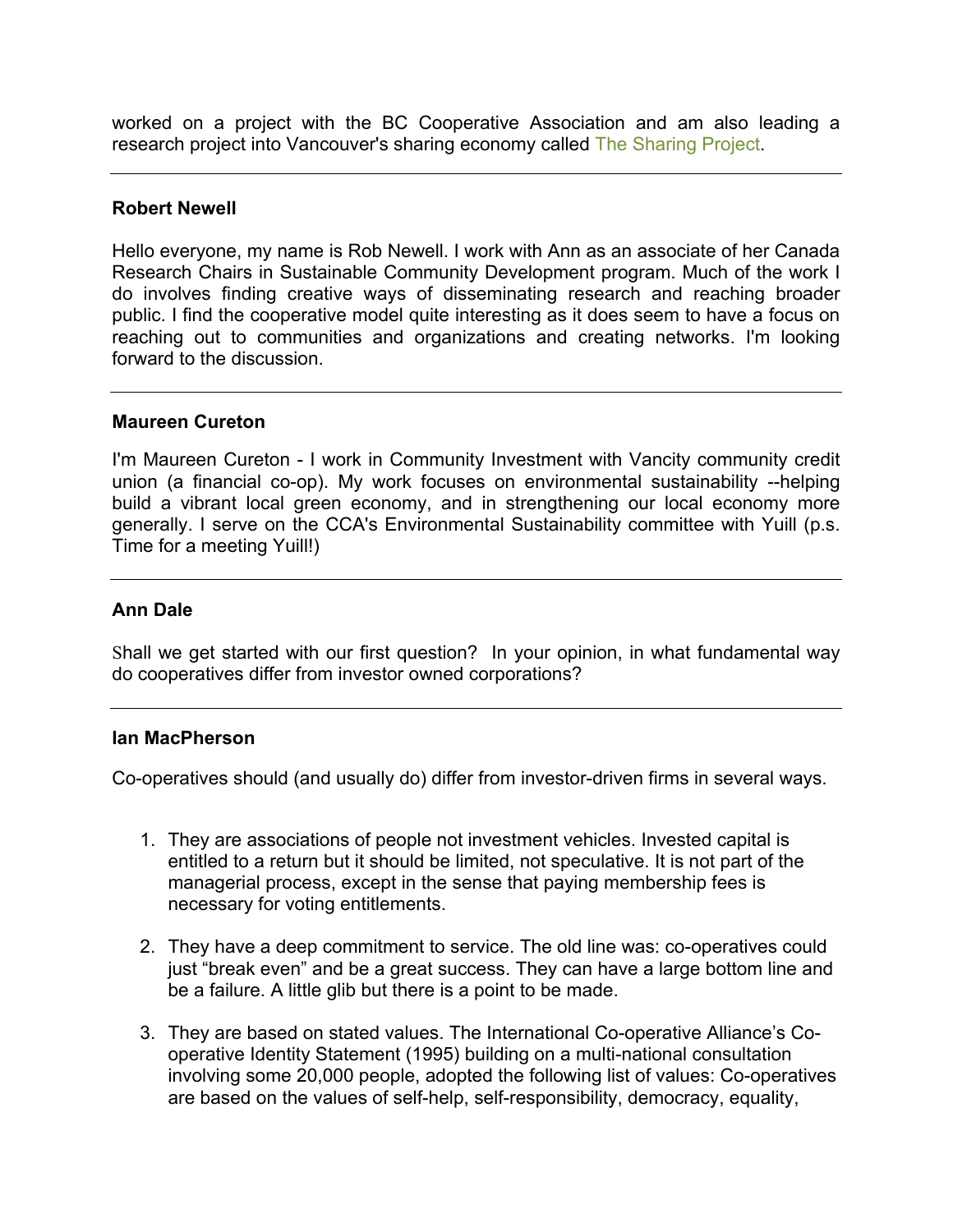equity and solidarity. In the tradition of their founders, co-operative members believe in the ethical values of honesty, openness, social responsibility and caring for others.

- 4. They are based on principles, including a "new" one in 1995 (#7), which states: Concern for Community: Co-operatives work for the sustainable development of their communities through policies approved by their members. This principle was the subject of much discussion and represented the best compromise that could be accepted at that time. The principle is being revisited. It may be changed or an "implementation" statement added, notably to be more specific about environmental issues. The discussion on this possibility will occur at the ICA General Assembly in South Africa next month.
- 5. They have members who should "participate" as owners, as users and as investors. Their participation as owners is as persons entitled (usually) to one vote per person, regardless of investment, as well as in various other ways in the governance and activities of the co-op. A big challenge is to make sure members are aware of the three dimensions of membership. Co-operatives have generally not been good at encouraging member investment.
- 6. They have a commitment to communities or a community (as defined by the members), that is not just a marketing strategy, but an ingrained part of what they do and how they function.
- 7. They tend to take the long view. That means they plan to be "there" for the long term. It is not difficult to find co-operatives that have been there for a century or more (though names might have changed).
- 8. A portion of their assets should be held as a common asset, a balance-sheet recognition that it is a multi-personal or community effort.
- 9. It should operate on democratic principles. What the practices are in a given coop depends upon the type of co-op and the stage at which they find themselves.
- 10.They should associate in meaningful ways with other co-operatives, including federations, alliances, and partnerships. These associations should be with "their own kind" but also with other types of co-operatives.
- 11.They should undertake educational/training programmes and support community educational activities – in schools and in the general community.
- 12.They accumulate assets through federated structures and resources and not just at a local level. This kind of collaboration is not easily recognized outside the movement (sometimes not even within) and its value is not always appreciated.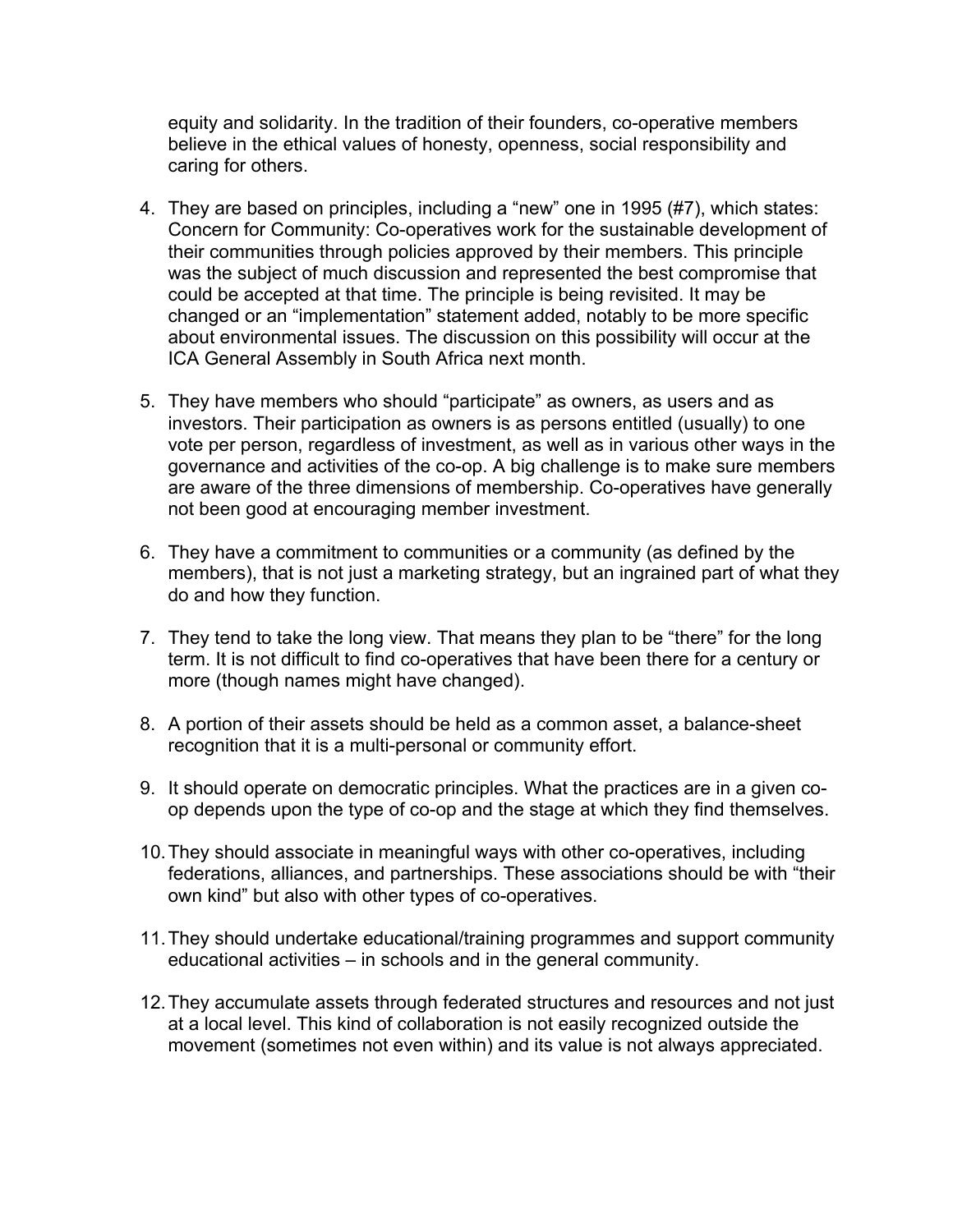- 13.Volunteers provide resources and are expected to undertake complicated tasks for limited rewards.
- 14.Income differentials among employees are not as great as in the private sector (though this may be changing).

## **Eric Tusz-King**

I am answering this question specifically from being a member of a worker co-op. Workers own the company rather than are employees of the company. Workers are the managers and can make decisions that represent the needs of the workers:

- hiring standards
- wage rates
- scheduling workers to projects
- responsibility of workers to do management tasks
- hiring & firing
- mark-up or margin on materials and services purchased
- charge out rate for labour
- benefit from receiving patronage bonus when there is a profit
- or share the debt after a bad year or project

## **Robert Newell**

I find this model of collective ownership and responsibility to be a rather interesting difference between the cooperative and 'conventional' (so to speak) business model. Time and time again during our case study work, we find that community engagement and engaging multiple stakeholders to be a vital part of implementing a community plan or initiative...whether land-use planning, climate change, etc. In this way, I sort of see the organization as a community and the cooperative model as encouraging a forum of multi-stakeholder engagement, the members of the cooperative being stakeholders.

## **Eric Tusz-King**

This comment from Robert starts to answer what makes co-ops sustainable. That is, coops build community in a wide variety of ways.

- co-ops encourage more co-ops to be developed
- co-ops train people and get people's mindsets and values focused on what is good for the community.
- co-ops train people in community-building skills, e.g., conflict management, decision making (democratic or consensus)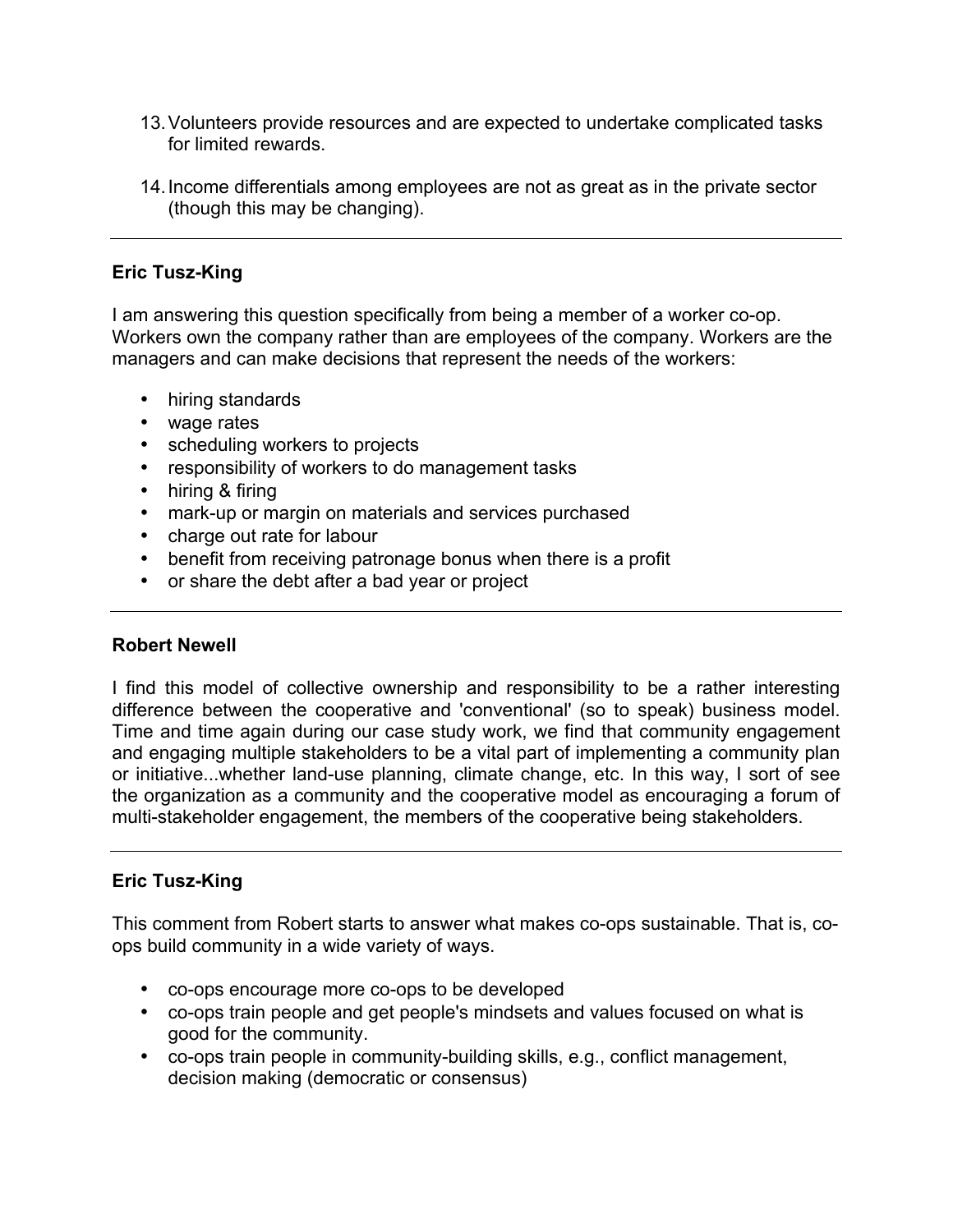## **Rebecca Foon**

Yes I totally agree.

Co-operatives and credit unions are community-based organizations - and foster deep values about cultivating community well being - so therefore care not only about the bottom lines of their businesses, but also about the needs of their members and the quality of life in their communities. And because of this philosophy, there are many benefits for members including working in a supportive environment that builds and encourages building social capital, democracy, cultivating linkages to the community and other coops, reducing isolation, supporting each other in fostering overall health and wellbeing.

Here are some main fundamental ways cooperatives differ from investor owned corporations:

- Co-ops and credit unions work to meet the needs of their members, whereas most investor-owned businesses exist to maximize profit for shareholders.
- Co-ops use a system of one-member/one-vote, not one-vote-per-share. This helps to serve common interests.
- Co-ops and credit unions share profits among their member-owners.

## **Yuill Herbert**

One of the interesting implications of the principles and the structure is that profit plays a different role in co-operatives than in investor-owned corporations. Profit is one of many means to the end of serving the members whereas in investor-owned corporations, it is very much the end and everything else is the means.

### **Maureen Cureton**

Yuill, while at their core, corporations exist for profit, I have the pleasure of working with many of Vancity's business members --these are entrepreneurs that have established corporations --and they are also people who share the same deep values and commitment that we have at Vancity for caring for our community and our environment.

I believe there are small and large companies that are equally or more committed than (some) co-ops to supporting community and environmentally progressive management. I think some co-ops pay lip service to some of the principles of coops --in particular #7. Concern for Community (the principle in which concern for environment is embedded. That's not the case for Vancity or SSG of course :-)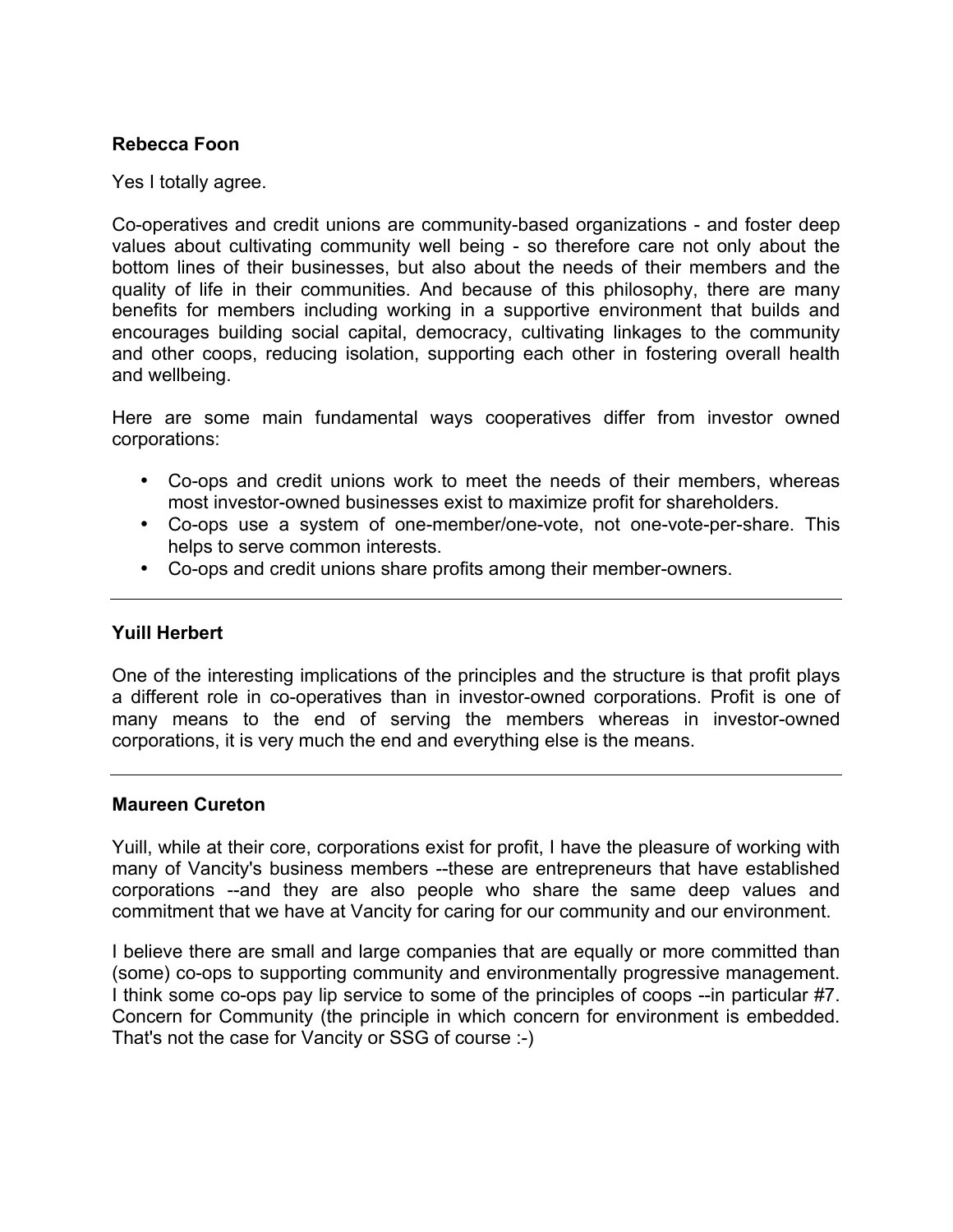## **Yuill Herbert**

Agreed, but by using a more traditional business model, do they not compromise some of the social imperatives of sustainability, for example equality and democracy. Some of the larger cooperatives are straying from the notion of equality, but not to the same degree of investor-owned corporations? In other words (to be provocative), aren't these progressive businesses owned by individuals who haven't yet discovered the cooperative model? Others might argue, that the cooperative model holds one back, tyranny of the lowest common denominator and would restrict lone wolfs like Ray Anderson of Interface.

### **Robert Newell**

The counterargument would be that the lone wolf scenario is not actually the most common route for innovation to form. I think it was Steve Johnson in his book, Where Good Ideas Come From, that argued that very few breakthrough ideas come from 'eureka' moments, i.e., the singular scientist in the lab making the big discovery. Instead, he citing this idea of the Parisian cafe model where people share ideas, building to a bigger innovation. So, albeit I do see the 'tyranny of the lowest common denominator' argument, I think it would be fair to say that there would be a mass of untapped potential if we relied entirely on lone wolves.

### **Rebecca Foon**

I love this Rob - and totally agree...

## **Ann Dale**

Does all this cooperation 'slow' down business and decision-making?

### **Yuill Herbert**

I think it does slow things down (at least in our case it certainly does). But usually that is a good thing as we certainly would make a lot more rash decisions. And probably that would be the case for all coops - perhaps they are more risk averse**.**

### **Eric Tusz-King**

Yes, it often does, but that is a problem sometime and sometimes it is not. It becomes a problem it stops progress or decision making altogether. It is a benefit when the time is well used to bring people in who might have been alienated or not considered an option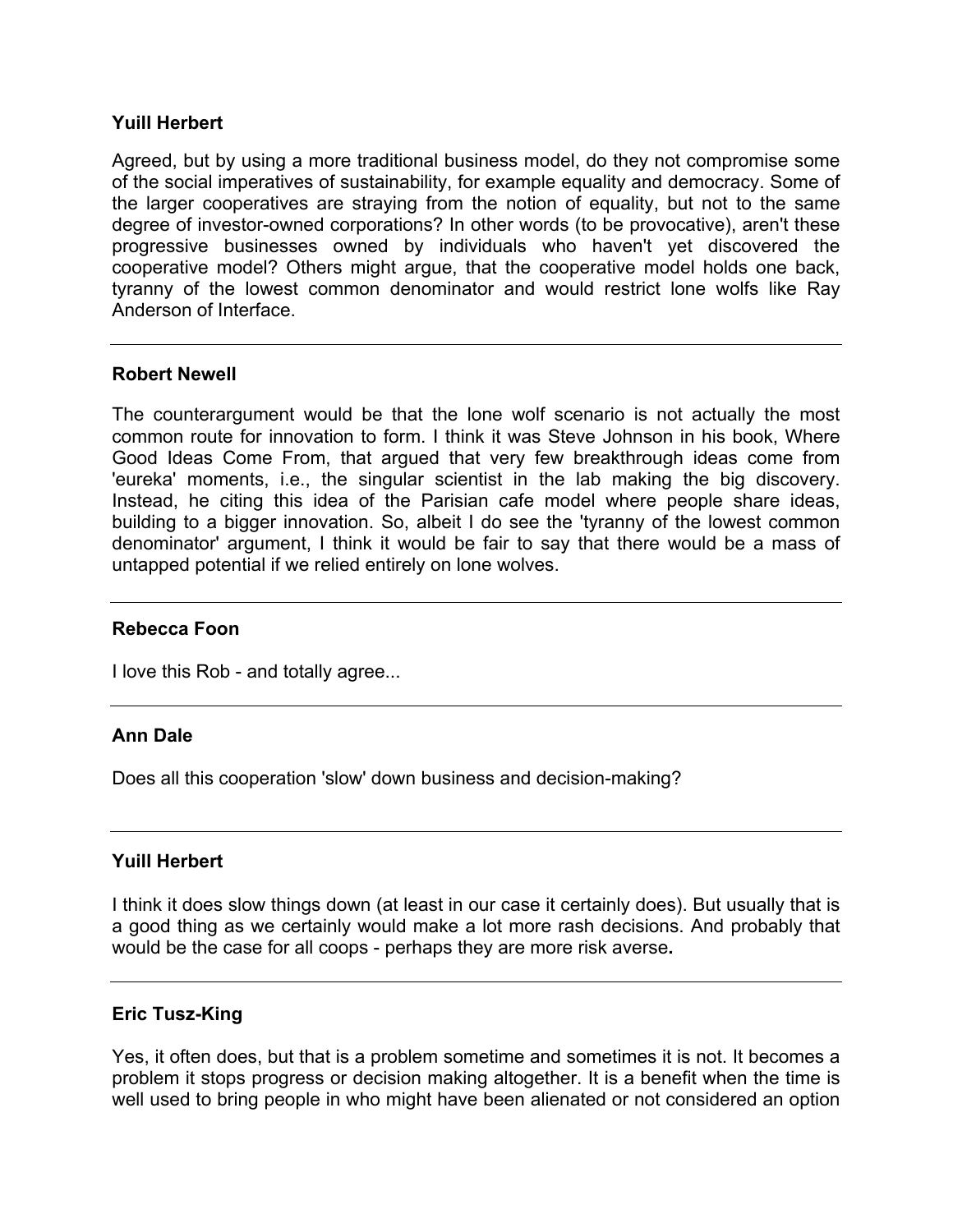that need to be developed. Working with First Nation people has shown me that haste too often makes waste.

### Ma**ureen Cureton**

Co-ops exist for the benefit of their members & community. This differs from investor owned corporations. Other key ways in which co-operatives differ from other businesses:

- Co-operatives are democratic organizations, owned and controlled by their members on a one-member, one-vote basis
- Co-operatives are values-driven enterprises that are guided by seven international principles
- Co-operatives have social as well as economic objectives and put people before profits
- Co-operatives are rooted in their communities; the jobs and wealth they create remain in the communities in which they are located.

Vancity is a credit union, i.e. a financial co-operative that is owned by its members. Our co-operative business model is one of our greatest strengths and makes us fundamentally different from banks and other shareholder-owned businesses. Like a bank, we offer our members financial products and services to help them meet their financial goals and build their personal wealth. BUT unlike banks, we are owned by and exist for the sole benefit of [our members and their communities.](https://www.vancity.com/AboutVancity/VisionAndValues/CooperativeModel/?xcid=coopesig) That's why we help members meet their financial goals in a way that also strengthens their community, translating their deposits into millions of dollars of credit, grants and shared profits to support local economic, social and environmental initiatives.

### **Ann Dale**

So they differ greatly in terms of their commitment to the community in which they are embedded, in employee practices, in a different bottom line. But how successful are they in the mainstream economy. Welcome, Maureen. How big is the sector internationally, how big in Canada, how stable are they?

### **Maureen Cureton**

STABILITY: The five-year survival rate of co-ops in BC is 66%; Industry Canada figures are 39-43% for conventional business start-ups.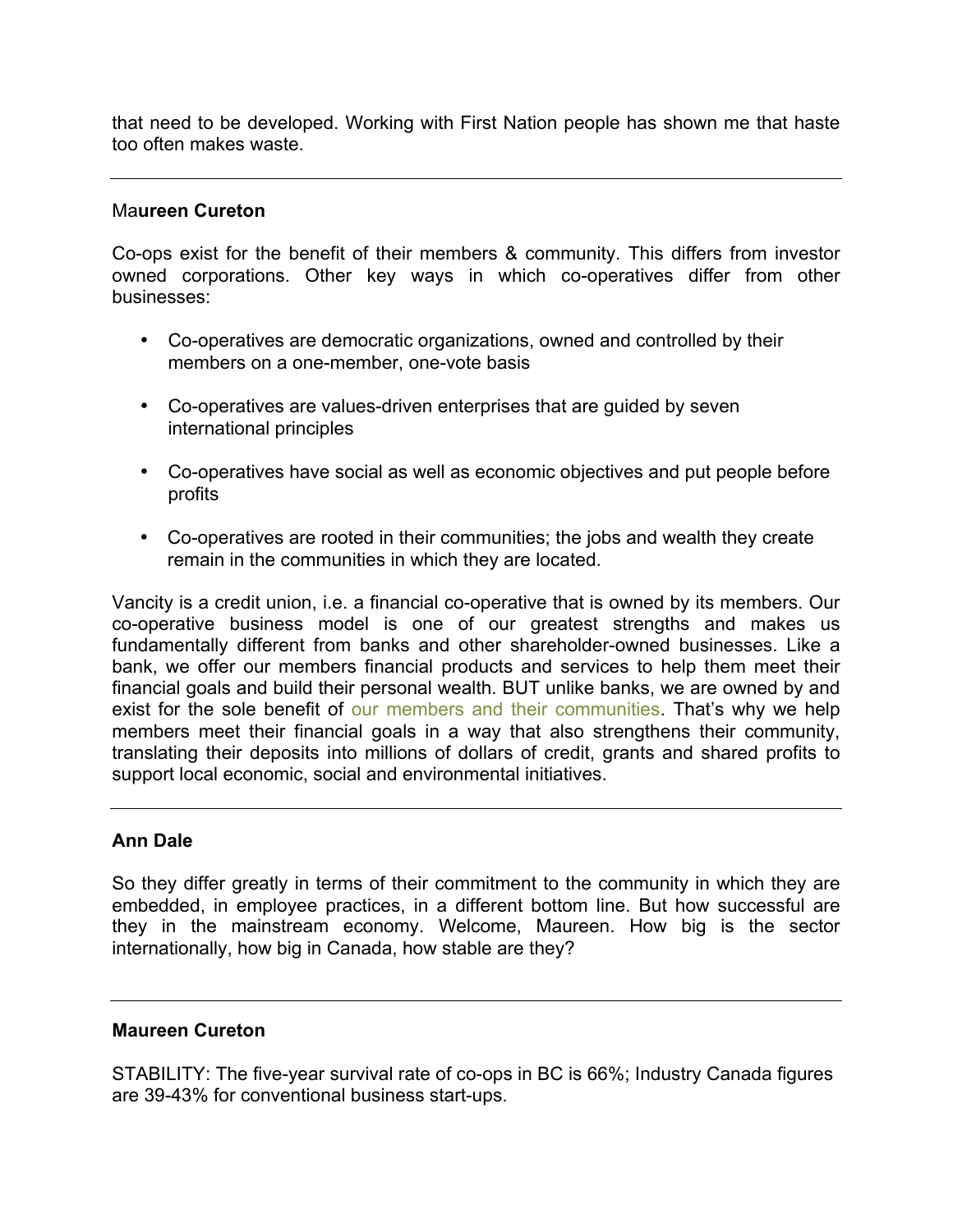STATS on size of sector in Canada:

- There are 9,000 co-ops and credit unions in Canada, serving 18 million members
- 4 out of 10 Canadians are members of a co-op.
- Credit Unions are co-ops --and Canada has the highest per-capita credit union membership in the world at 33%.
- Collectively, co-op members in Canada control more than \$48 billion in assets, and co-ops exist in virtually every sector of the economy, from agriculture, retail and financial services to housing, child care and renewable energy.
- Co-ops in Canada employ 150,000 people & hold more than \$330 billion in assets (on behalf of our members).
- There are more than 680 registered co-ops in BC, serving 2 million members.

## **Robert Newell**

The stability figures are rather striking. It seems to relate with what Graham was noting with cooperatives as being a key component of a resilient economy.

When we were doing research on the 'de-growth movement' (a movement that challenges the traditional model of constant economic growth), we found that the term 'de-growth' could be anxiety inducing, and indeed separating away from the growth model could make people uneasy. Part of this was due to this idea that people wouldn't be able to have their sum of wealth for retirement if moving away from growth. So, the cooperative model was suggested as a potential way of creating a 'safety net', i.e., sharing wealth, resources...more or less taking care of one another. I see these observations of how cooperatives lend to stability and resilience as contributors of this 'safety net'.

## **Chris Diplock**

A lot of good points there. A coop can be great or terrible but what a coop becomes is EQUALLY in the hands of it's membership.

I think this is why we see coops have the reputation that Eric brought up. I don't know of a better model that can balance so many different goals. Coops strive for business success but also community impact.

## **Graham Anderson**

One of the most exciting differences in my mind is the ability to retain and redistribute wealth within the community. Rather than profits being concentrated in the hands of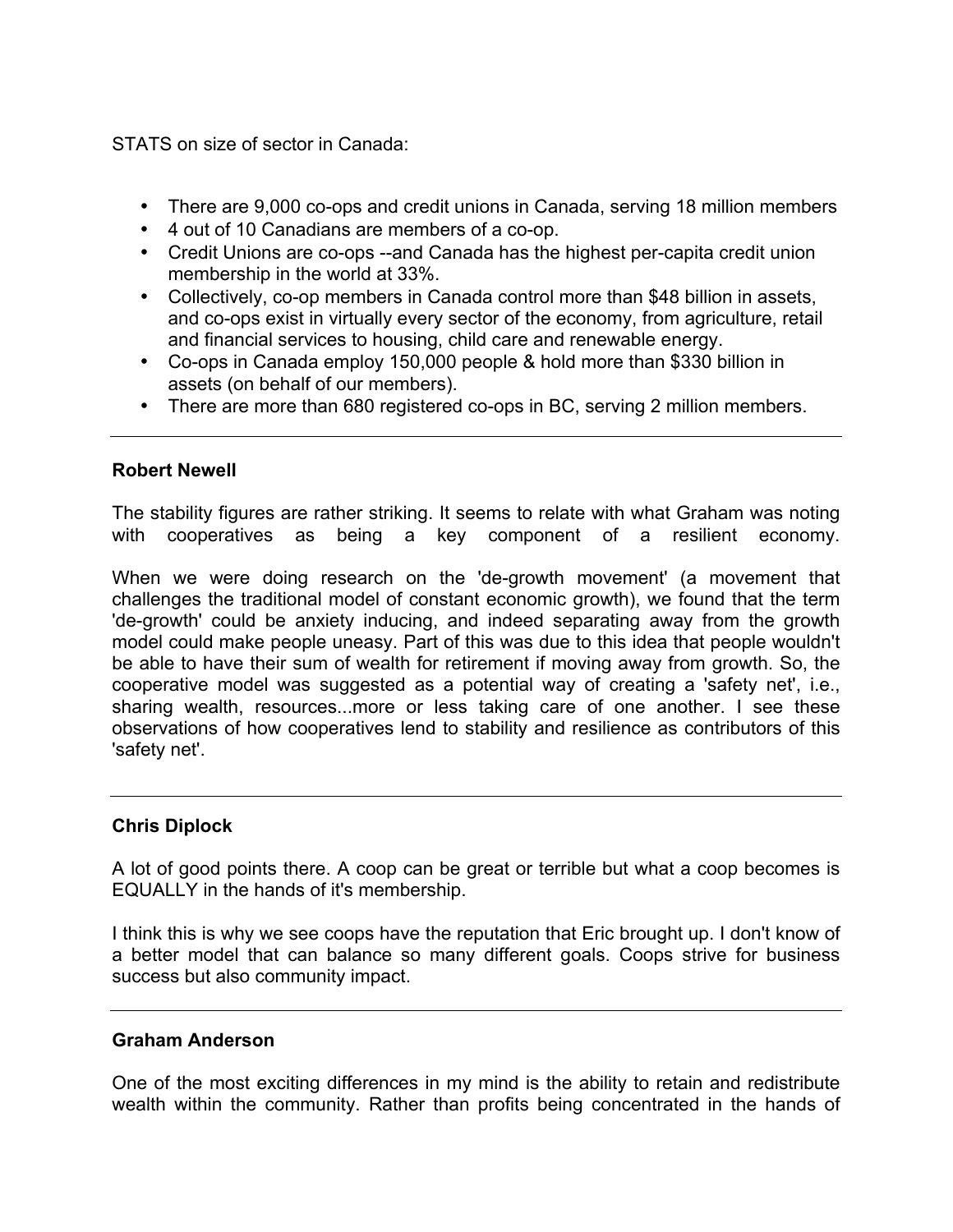shareholders with little connection to the community, benefits are returned directly to members and the communities they serve. Rather than concentrating wealth, co-ops tend to distribute more equally to a community of members. This makes a thriving co-op sector a valuable component of a resilient local economy.

When these distributions are strategically directed toward environmental and social projects in the community, as in the case of Vancity, the impact can be very transformative.

## **Ann Dale**

Can you give me some concrete examples? Don't hesitate to add hyperlinks, if you want.

### **Graham Anderson**

Yes, I think [Vancity](https://www.vancity.com/AboutVancity/InvestingInCommunities/) is probably the best example. They distribute 30% of net profits to members and communities every year, amounting to \$238 million since 1994. Much of that is directed to organizations and projects that align with their vision to redefine wealth and support the social and environmental health of the community. In Vancouver, this funding has been instrumental in supporting countless non-profit and community groups (including Shift), and makes so much good work possible. Again, if that money had been invested in conventional banking it would have been sent to the pockets of shareholders with little connection to the community.

## **Maureen Cureton**

As Graham mentions -- Vancity's model is to leverage our members' investments to provide the financial services they need and to guide and direct more and more of this investment into businesses, coops, NFPs, social enterprises that have a strong social and/or environmental missions. We still maintain our commitment to 30% of our profits going back to our members and our community --but beyond that we want to leverage our \$17 billion in members' assets to help grow healthy communities, foster a vibrant local green economy and encourage and enable our members (and broader community) to move toward low carbon economy & lifestyles. We have a long way to go, but its an exciting mission, and its wonderful to have other coops in our community - - like Shift, the tool library and Sustainability Solutions Group--sharing our vision -- and doing their part to advance healthier more sustainability communities. We're also proud they are our members.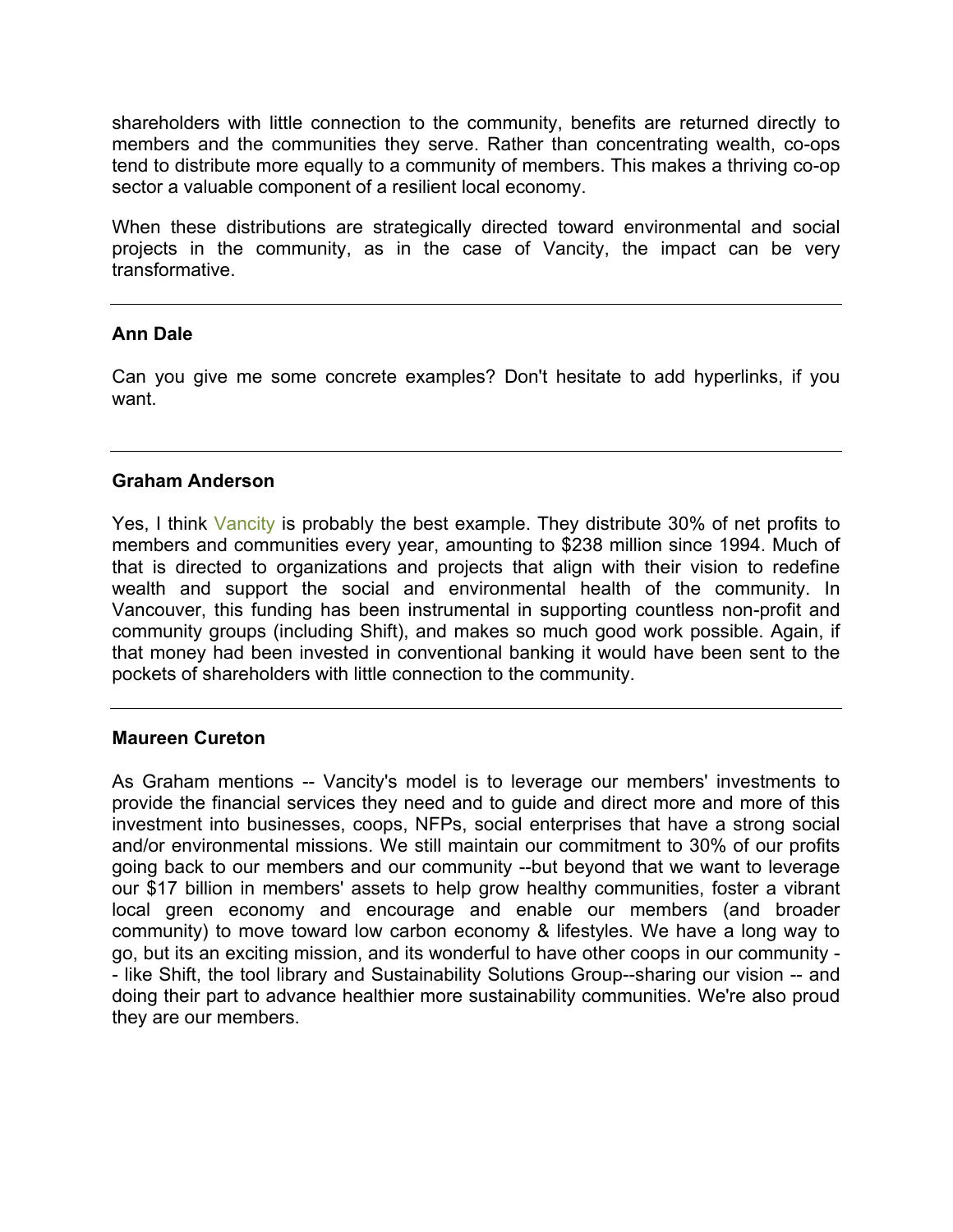### **Graham Anderson**

But a co-op doesn't have to be as visionary and transformative as Vancity to have a net positive impact on the community it serves. I had the opportunity to attend the [Federated Co-op](https://www.coopconnection.ca/wps/portal/fclretail/FCLInternet/AboutUs/FCL/) AGM this year and a couple things stood out to me.

They are a consumer co-op with grocery stores, gas stations, and an oil refinery. But they still deliver significant community benefits relative to conventional corporate structures. For example, customers at their gas stations receive member distributions at the end of each year, as much as 8 or 10 cents per litre on gasoline- again, a significant economic benefit to retain and recirculate that wealth in the community.

And while I wouldn't yet consider them a leader in sustainability, the fact that I was able to attend, participate, and directly ask questions to the CEO and management team in front of a thousand other delegates is also a testament to the co-op model. The democratic structure of a co-op at least provides this forum for participation and community accountability.

### **Maureen Cureton**

Seriously Graham -- you are pointing to the giving of discounts on the purchase of fossil fuel as a shining example of the benefits of a co-op? Surely we agree that pricing can be a strong driver of behavioural change for taking action on climate change. So, I would not count rewarding people for buying gasoline as a great example of cooperative principle #7. American Express gives members money back -- which you could argue "circulates in community." Sharing of dividends or patronage is fine --but think we need to be much more strategic and thoughtful in how coops benefit our members and how we "give back to community." What if Federated invested that money in renewable energy or in supporting transit infrastructure in their communities?

### **Graham Anderson**

I'm not saying it's a shining example of environmental sustainability. I agree that pricing is a driver of behaviour change for taking action on climate change. And good point about principle #7.

What I'm saying is that at a very minimum, even a co-op with an oil refinery is better than a conventional oil business because a portion of profits is retained and reinvested in the community. Also recall that Federated primarily serves rural or farm-based communities across Western Canada, and they often provide critical grocery and fuel services that are otherwise not available in smaller communities.

Could it be better invested in transit or renewable energy for sustainability? Of course, and I was raising the need for more of a sustainability focus at this year's AGM.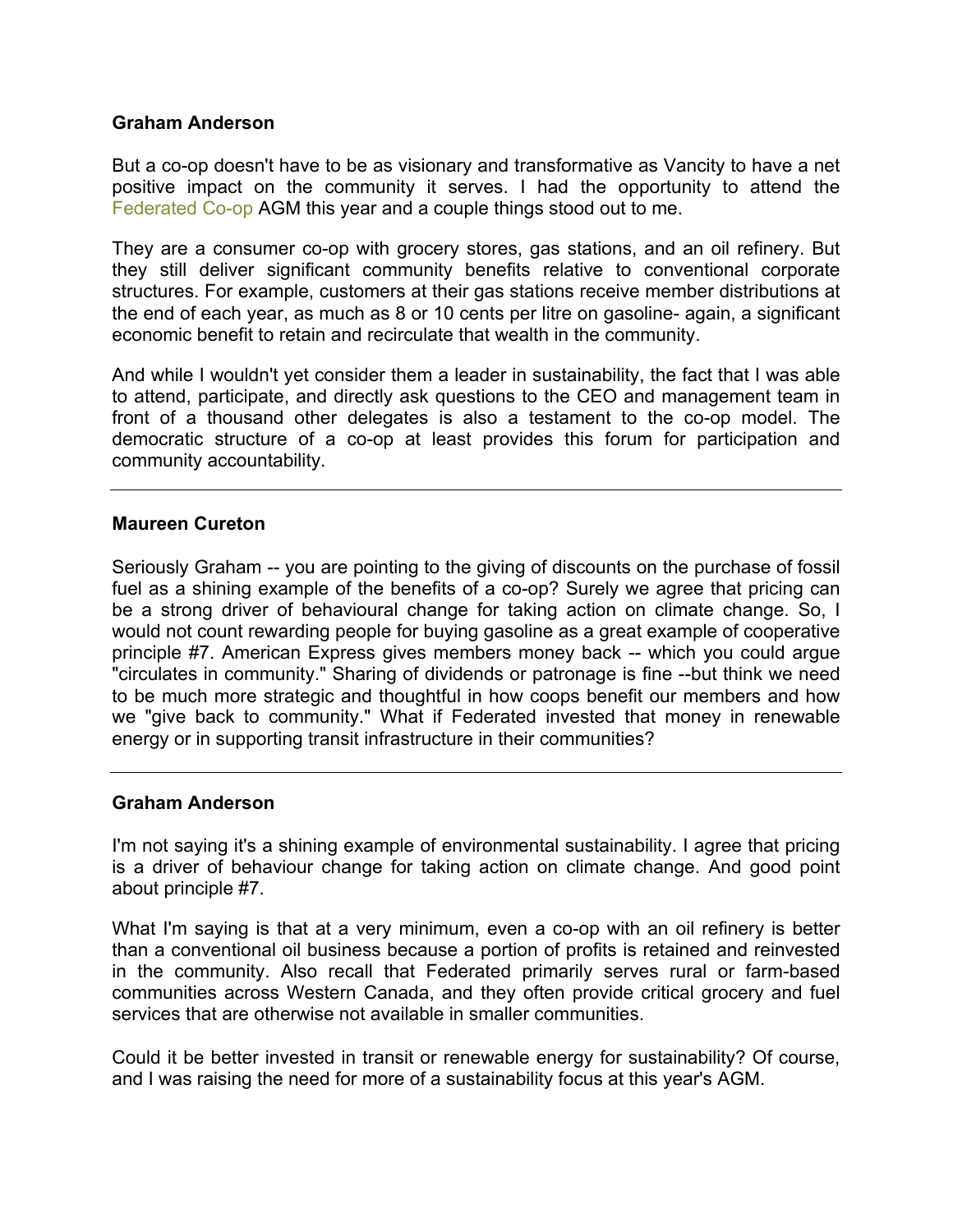## **Ann Dale**

So, all this emphasis on relationships, how does their governance differ from traditional Boards of Directors?

## **Maureen Cureton**

Co-operatives are democratic organizations, owned and controlled by their members on a one-member, one- vote basis. That said --let's get real-- small worker co-ops have their members highly engaged in governance and decision-making. Large consumer coops --like MEC and Federated Coop --I would be surprised if many of their members even realize what it means to be part of these coops. For Vancity, we work hard to engage our members --encouraging democratic engagement in voting for our Board of Directors and in participating in the AGM. We get very low participation rates. We are working on new/additional strategies of ways to engage our members. Quite simply featuring them in our advertising (commercials, print media, videos, etc.) --is one way we are messaging that Vancity exists for the purpose of serving our members and by elevating the & personalizing who are some of our members --maybe people will start to really get that they are part of a cooperative community in being a Vancity member. Here's an e.g. of a [commercial](http://www.bing.com/videos/search?q=vancity+commercials&docid=4510537201550303&mid=EB8ADCCA54DC5BFB57CBEB8ADCCA54DC5BFB57CB&view=detail&FORM=VIRE1#view=detail&mid=EB8ADCCA54DC5BFB57CBEB8ADCCA54DC5BFB57CB) featuring members & employees talking about being part of Vancity.

## **Ann Dale**

Thanks, Maureen. A side question, when I am working on community case studies, quite often, I find that Vancity has 'seeded' the project with a small amount of money- where does your funding innovation come from? United We Can, are there others you can name?

### **Maureen Cureton**

Vancity is committed to investing in our community to enhance wellbeing. Rooted in that is environmental sustainability. When we see the potential of an organization like United We Can or a co-op like Shift Urban Cargo, or research like the Sharing Project and the Tool Library Coop --we bring our resources to support it. We provide a continuum support & offer a variety of resources from our technical expertise to impact businesses, coops, NFPS and social enterprises. Our technical support might be coaching on startup or in planning for growth...or critique the growth model, or training on how to reduce your carbon footprint, or in convening meetings and events for shared learning or building partnerships. Our support may also come in the way of financial support --from grants, to a innovative and conventional debt financing including micro loans to enterprises that are higher risk. We leverage a variety of financial tools that these organizations may not even realize we are using --to the community --they just see that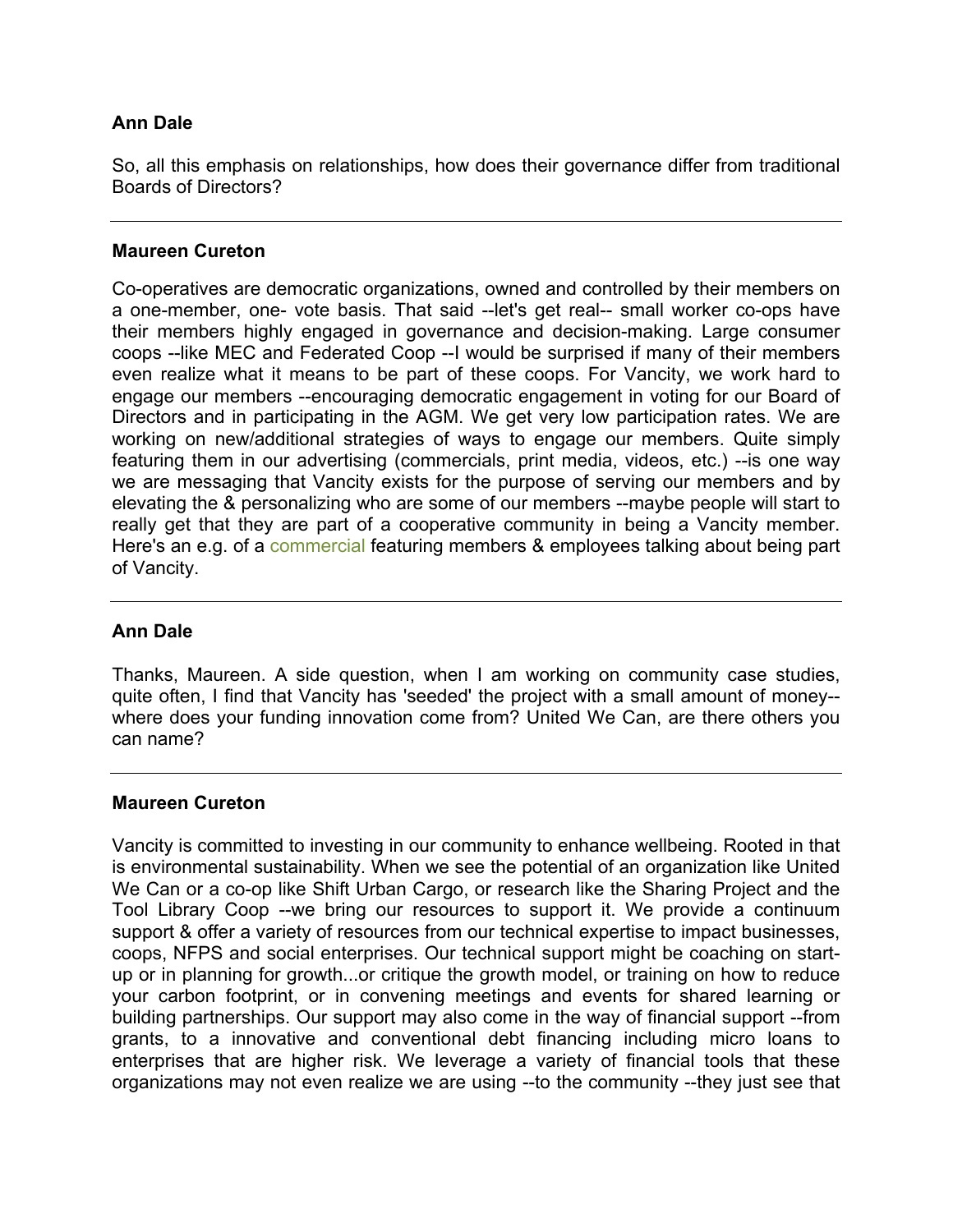that there was funding. This is the seeding we have done. Here's one of our stories --on [Victory Gardens](https://www.vancity.com/AboutVancity/InvestingInCommunities/StoriesOfImpact/Food/VictoryGardens/?xcid=business_pod_resource_victorygardens) and here can read more Vancity stories of [impact.](https://www.vancity.com/AboutVancity/InvestingInCommunities/StoriesOfImpact/)

## **Yuill Herbert**

But why do you think Vancity is so different from other credit unions in Canada? What is its unique magic factor in terms of its committment to sustainability?

### **Maureen Cureton**

Perhaps Vancity just got started a little sooner than some others CUs. Our journey. I think too many coops, credit unions and businesses still think of sustainability as a burden or responsibility, and for many organizations, this results in token efforts or a lack of authenticity about their commitment to sustainability. Vancity's thinking on enviro sustainability started from a perspective of responsibility – i.e. to manage our coop in a more sustainable way, & a responsibility to support and enable our members and our community to shift toward sustainability. That was well over a decade ago, and Vancity embarked on journey of embedding it across our organization. So, this gets folks thinking about how it integrates or influences other decisions. With this foundation, we're now making great leaps into truly integrating social & enviro sustainability into our strategy and really deeply into our DNA. While moving forward, we've returned to our coop roots i.e. Vancity exists for the service of our community. While that service is to enable wealth, we now define wealth as wellbeing -- healthy communities & as part of that, healthy environment. This thinking guides our strategy and our decisions making - its so exciting to share this journey with colleagues who now see this as opportunities, not responsibilities. We won't succeed unless this is directly link to the very fundamental service of banking though -- so this is the strategic thinking that gets me so jazzed to go to work every day. While directed at the corporate sector, the [work of Porter, Kramer et.](http://www.fsg.org/) al on Shared Value is very much aligned with our strategic thinking.

### **Graham Anderson**

Maureen, was Vancity's move to Sustainability driven by members through democratic channels, or was it more a result of internal leadership? Is a co-op's sustainability leadership ultimately dependent on the values of its membership or can these be independent?

## **Ann Dale**

Graham, two key points for the difference in governance, participation and community accountability, to which I would add a third -- transparency?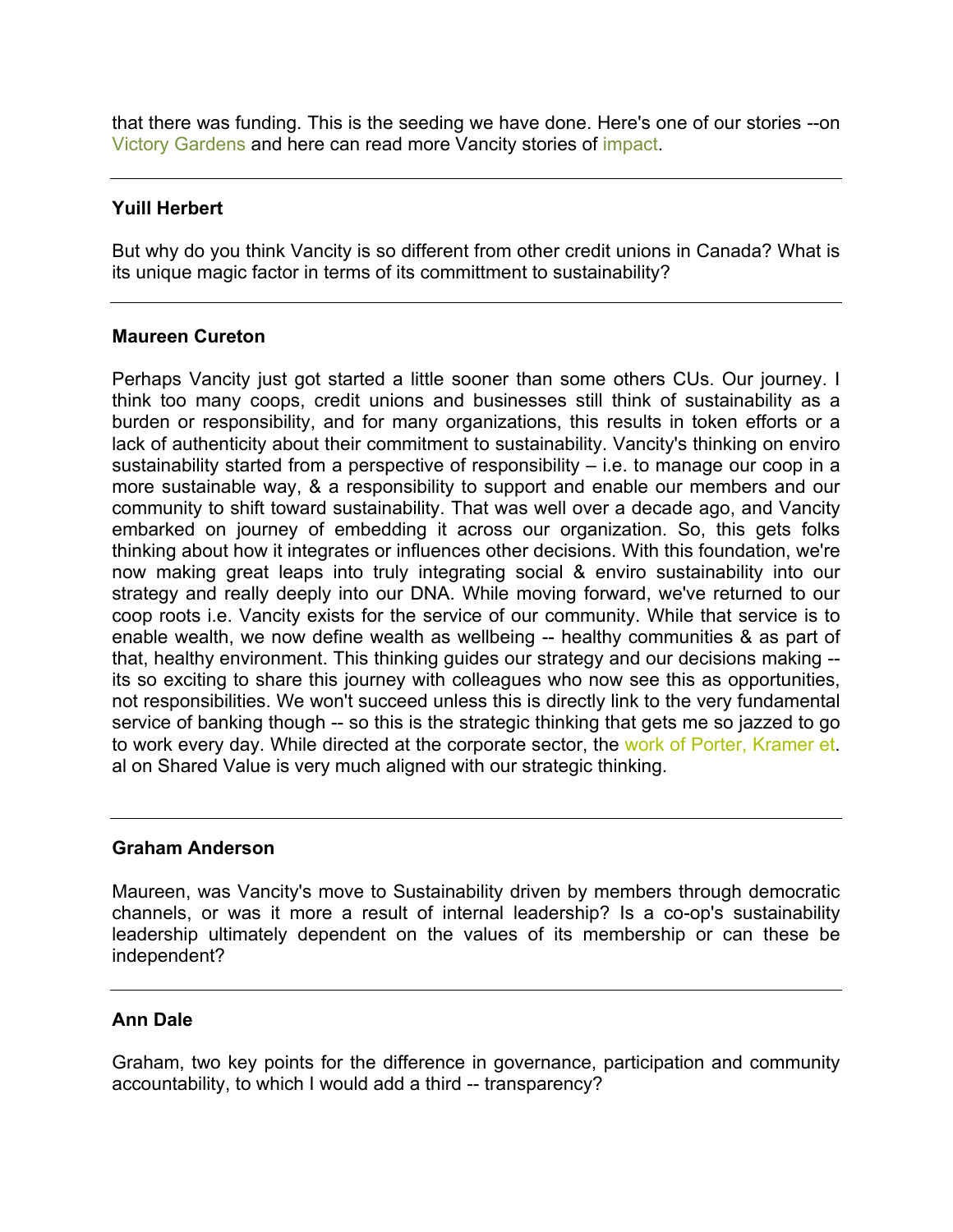## **Eric Tusz-King**

When I was in engaged in the anti-apartheid movement in Canada I attended an annual meeting of Scotia Bank on behalf of the United Church of Canada Pension Fund. There was little appreciation of democracy in that meeting. The rule that governed there was gold rules!

### **Yuill Herbert**

I think the governance is remarkable and challenging. As democratic organisations, anyone can be elected to the board of any coop as long as they are a member. This means that the Chair of the Board of Cooperators, one of the largest insurance organisations in Canada is a farmer and he is a great chair. You would never see that in the corporate sector. Notably, Cooperators is a successful business. Average people can govern major businesses, coops prove, you don't need to be a lawyer or MBA, and perhaps it is even better if you are not!

There are challenges with this governance system- if the members aren't paying attention they may not elect good leadership to their boards or people who represent their interests.

There was considerable controversy around MEC's latest election process for example.

### **Rebecca Foon**

So fascinating, what I love about this is how you can get incredible diversity and interdisciplinary thinking within the board structure. And that is where some true innovation can grow from - especially when ideas continue to build off of ideas...in a democratic open and supportive way...

### **Chris Diplock**

Just to add to Eric's comment. I think those last two points of training and community building can also be found on a non-profit society's board.

As Yuill pointed out, I think the democratic nature of a coop's board is what sets it apart. I think that the diversity that comes from the democratic process greatly contribute to a coops longevity and resilience.

### **Ian MacPherson**

What strikes me from what I have seen here so far is the variety of backgrounds and interests. In other words, the co-operative approach is very flexible and that is a great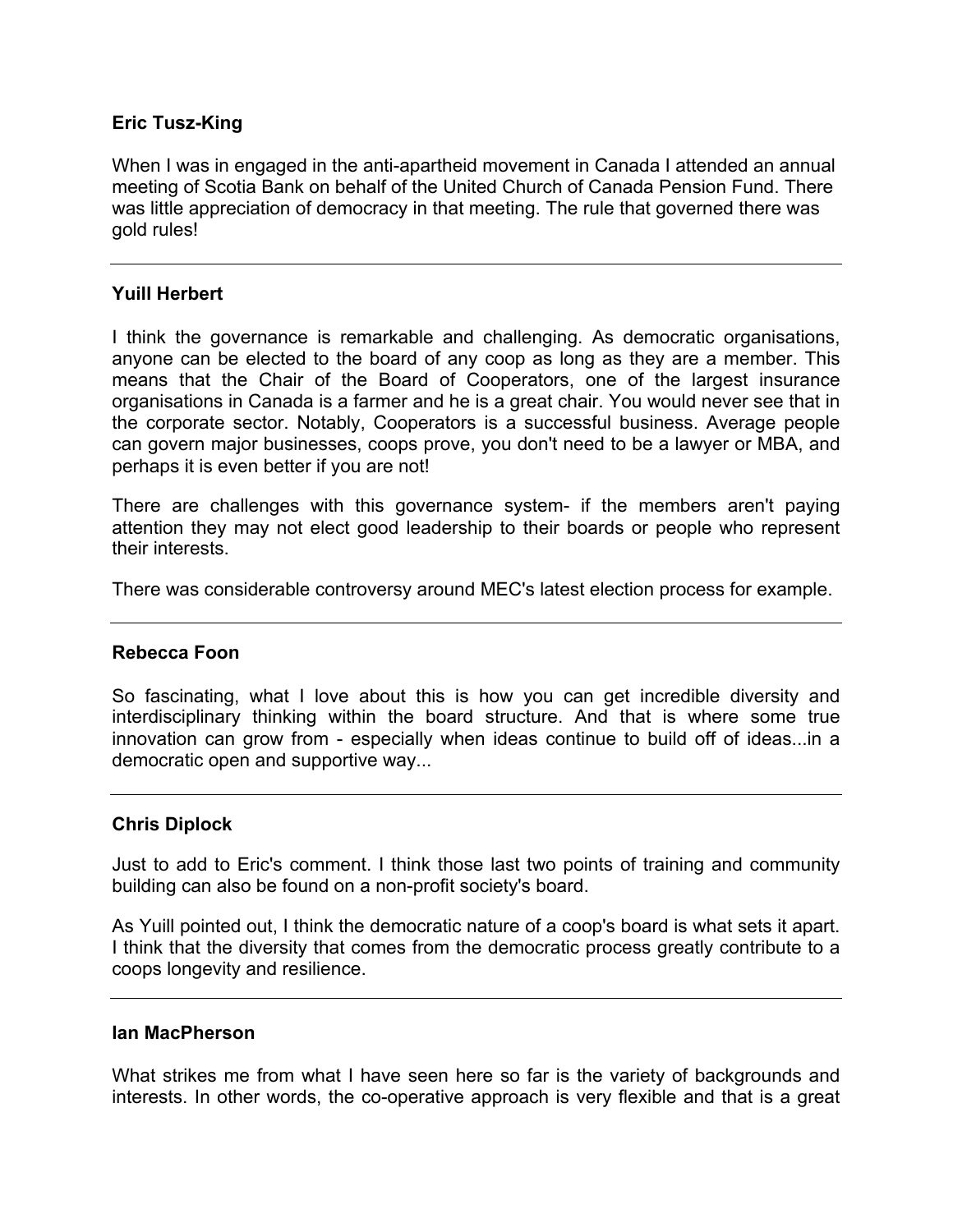strength, though it means that uniformity is hardly a virtue. It also calls out for a lot of tolerance as to how we severally try to carry out what we want to do. On the other hand, there appears to be considerable consensus around some features: values, democracy, engagement, etc.

## **Yuill Herbert**

Ian, I think you worked on the revision/adoption of the seventh cooperative principle, concern for community. Can you explain about how this was challenging or exciting in the context of the diversity of the movement.

### **Ian MacPherson**

Hope I am not responding too much!

The stakeholder reference raises difficult issues. If, as was suggested, it means members, there are no issues, I think. Where issues arise are: when (in other than worker co-ops) they raise questions about the roles of employees; when there is desire to involve people and organisations that might be impacted by whatever a co-op might do, which can affect how boards are constructed); and when a co-op wants to address seriously issues that are considered by some to be beyond its mandate. I think environmental/broad sustainability issues could be among these.

### **Ann Dale**

You can't respond too much, your historical perspective is much valued.

Our next question, Is there a relationship between the sustainability imperative and the cooperative model?

For me, sustainable development can be regarded as a process of reconciliation of ecological, social and economic imperatives. And equitable access is fundamental to its implementation.

### **Ian MacPherson**

This is hard to estimate, hard to measure. Like beauty, it largely depends upon what attracts the eye.

It is difficult to make the case quickly and easily, but one can go back into the rural coop circles of even a hundred years ago and find examples of thinking very much in line with contemporary concerns about sustainability in the broader sense. Typically, it can be seen within the influence of what is commonly called the agrarian myth, part of which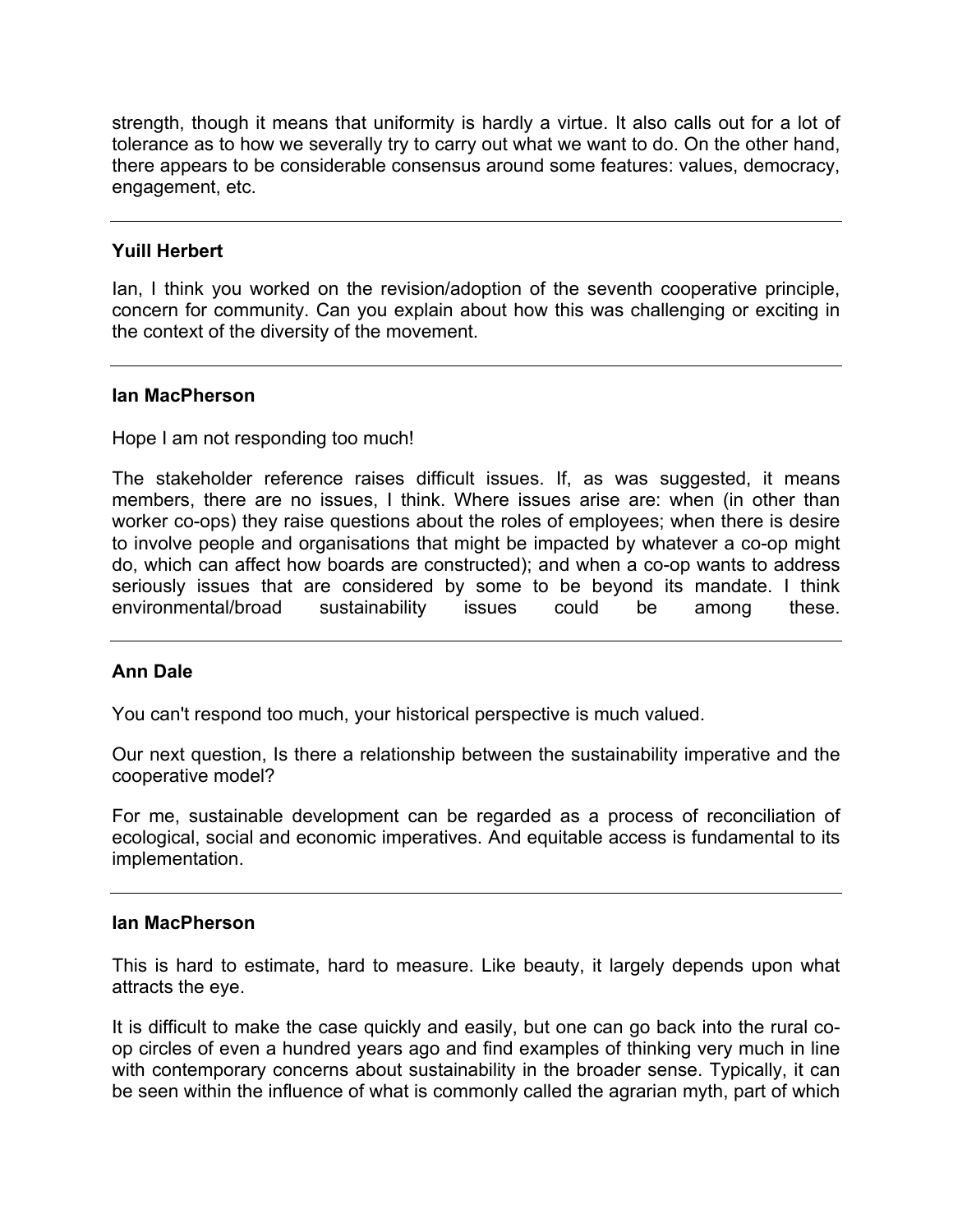was reverence for the soil, much in the tradition of Robbie Burns and others: the idea that whatever is done should not destroy or weaken the natural resources that are employed. In fact, the first "environmentalist" of that type I met was in the 1960s: a man named Ralph Staples, onetime president of the Co-operative Union of Canada and, as we used to say, a son of Old Ontario. One can also readily find such thinking within the Antigonish movement, notably in Hugh MacPherson and Moses Coady.

I think the roles of co-ops in the health food movement of the 1960s and 1970s was remarkable and it would be appropriate to honour that contribution, while recognizing that a huge opportunity was missed because of the inability of that movement to build beyond local structures. Of course, one might argue, as with anarchism, that that was inherent in their approach and constructing large institutions risked destruction of the spirit of the movement. I understand the argument but think that in reality it provides a comfortable cloak for a narrow and self-centred vision. And so today, I understand, the largest producer of environmentally-sensitive food in the US is Walmart. It should have been a co-op network. Nevertheless the health food movement, significantly structured through co-ops, deserves to be acknowledged: in Canada as well as the US. The "Fed-Up" co-ops were not just a passing phase in the consumer movement, as the Kootenay store in Nelson demonstrates.

Another, more recent development that deserves recognition is the role co-ops have played within local food production. This is a classic role, echoing what was done over the years to encourage "buying locally" but it has taken on new life. The problem is that it brings up the issue of proto-co-ops, always a problem if one is trying to make the case for co-ops. It also raises questions about "social enterprise".

There are several websites that highlight sustainability dimensions of the movement, though they sometimes need to be ferreted out of the general information provided: the CCA and some of its provincial associates; Credit Union Central of Canada; Canadian Worker Co-op Federation; the National Co-op Business Association in the US; the Cooperators Group in the UK; and, of course, the ICA.

I would personally highlight: Co-op Atlantic, some credit unions (most obviously Vancity but also United Communities in Ontario and Assiniboine in Manitoba); the ecofarms such as the one near Duncan in BC; some of the housing co-ops (such as Edible Space in Vancouver); the many co-ops involved in Fair Trade around the world (though I sometimes wonder about how reliable are the evaluation systems for them); the "binners" co-ops, mostly in Latin America; some of the Japanese and Korean consumer co-ops (such as the Seikatsu Club and iCo-op); some of the co-operatively-organized ecotourism programmes (India, Haiti, Belize, etc.); some of the New Generation agricultural co-ops that are based on strong environmental concerns.

The challenge here for me is that we should be thinking about how to recognize strong efforts and not just sustainability perfection according to one standard or another. The point is that an older and large co-op that is making a serious and continuous effort but still has a long way to go is as worthy of recognition as the new co-op that is based on sustainability principles from the beginning. It is not easy to travel that road and requires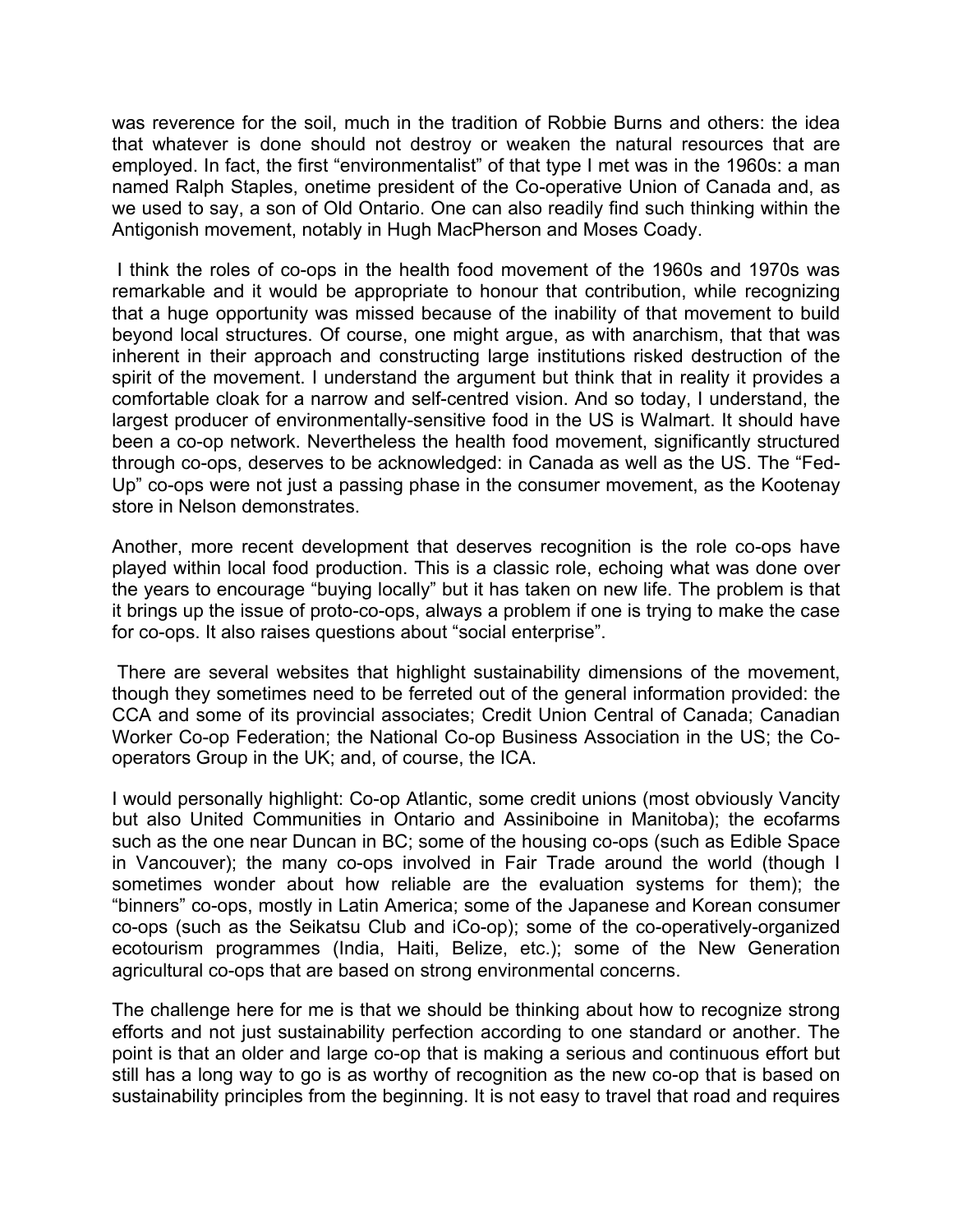persistent determination to do better. It also requires levels of understanding and empathy from others that is not always evident in the co-op or wider world.

Contributing to sustainability for me also includes using co-ops to bridge differences that beset many regions around the world: in the Middle East, parts of Africa, some Asian countries and various locations in fact in all countries. Sustainability means finding ways to work together in the common good, the ultimate co-op promise, and we need to think more directly how it works and what can nurture it.

### **Rebecca Foon**

Because co-ops and credit unions are rooted in a distinct values-based and communityowned and controlled alternative - it creates an interesting platform for a very innovative relationship between the sustainability imperative and the cooperative model, especially when we look at the seven principles guiding the cooperative model. SSG and the Canada Research Chair (Sustainable Community Development) are collaborating with the International Cooperative Alliance (ICA) on a high level scan of sustainability practices in cooperatives around the world. We have been working with the international cooperative alliance on a coop sustainability scan - check out this [website](http://www.sustainability.coop/) that is starting to highlight cooperative sustainability projects from around the world.

### **Ian MacPherson**

"Sustainability" has always been central to the co-o message. The complexity is that what it means has always been changing. Originally, sustainability referred to how individuals and families could sustain a full and satisfying life. Essentially, that meant how could people survive within the world as it was or could be anticipated it would become. For the Rochdale Pioneers, that meant: having unadulterated food, paying reasonable prices for what they purchased, and being assured that, all along the supply chain, people were being fairly rewarded. They had a broad view (interestingly enough passed over fairly quickly) about creating colonies of harmony based on democratic practice and lifelong education. Within their views can be found the seeds of the consumer theory of co-operation, which came to argue for "intelligent" and fair consumption practice.

For the people who started what we call credit unions, sustainability meant ensuring that "ordinary" people could control financial institutions that would give them and their communities the capacity to control their own lives. The assumption was that the democratic control of the financial system would ultimately create more sustainable household and build more sustainable communities.

The advocates of worker co-ops believed that sustainability meant creating firms that provided good jobs at fair wages and that enabled workers to have some voice in the operation of the places where they worked.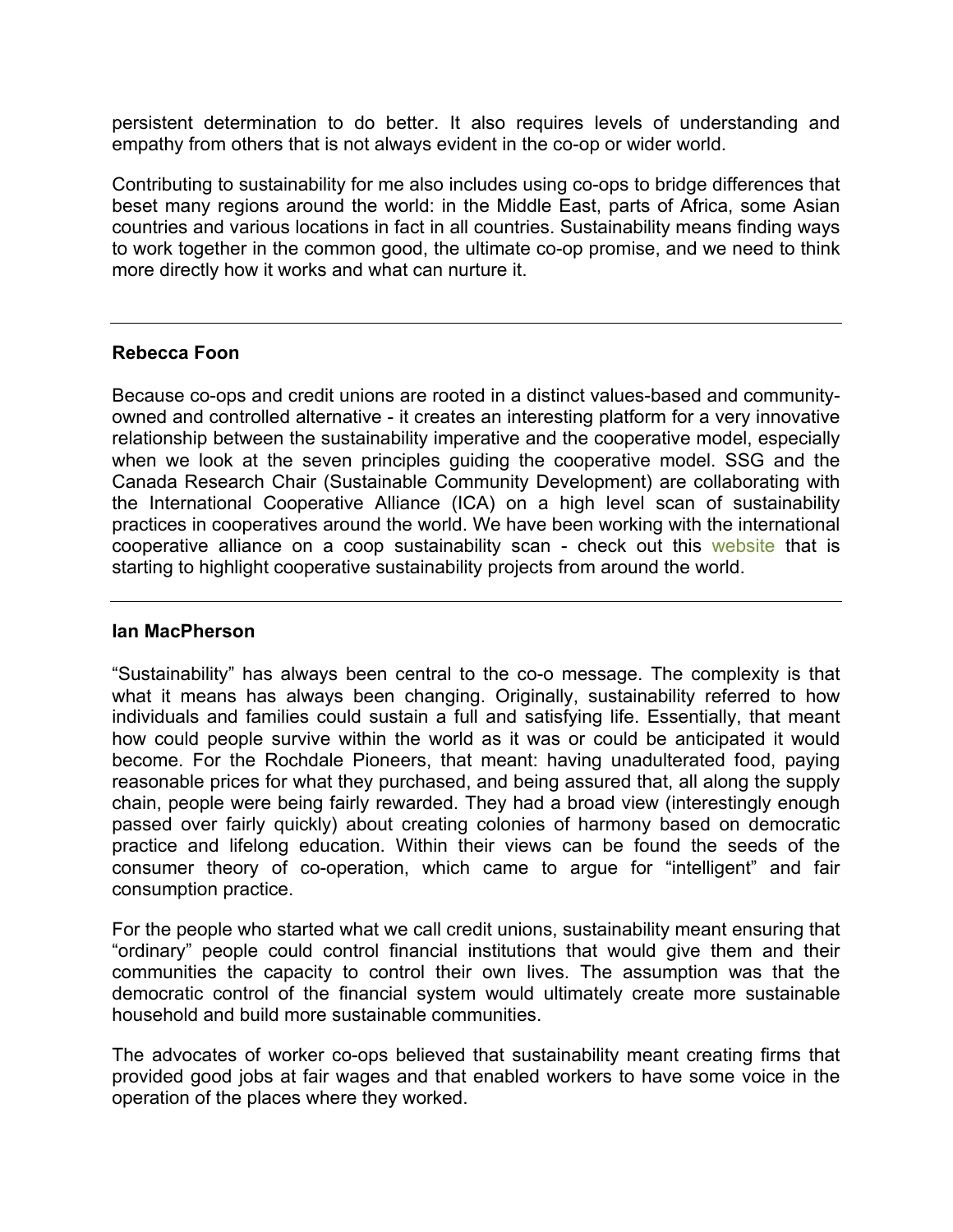Promoters of agricultural/rural co-ops were concerned with developing the knowledge, resources and training that would allow farm families and rural communities to thrive amid the "scientific" and technological changes that swept the country sides of most northern countries from the mid-nineteenth century onward and many southern country sides in the twentieth century.

In many ways, such understandings of sustainability still have cogency: Many people around the world have to struggle to buy reliable food at fair prices, to have some influence in the financial systems that control their lives, to have some assurance of decent work for decent wages under decent conditions, and to surmount the problems of rural poverty.

Nevertheless, from the 1960s and 1970s onward, the concept of sustainability expanded to be concerned with "spaceship earth" and all the pressures that were being applied to her and that could be anticipated as population expanded and pressures on her resources increased.

This new understanding of sustainability posed both problems and possibilities for cooperatives. On the one hand, it brought into question many of the assumptions upon which most existing co-operatives (and the societies within which they functioned) based their programmes: e.g., "scientific" agriculture (which typically meant extensive use of chemicals and very invasive practices) and the belief that growth was the only way to create a strong, "sustainable" economy. Naturally enough, perhaps, many within the movement resisted the alarm calls and changed only gradually – though it should be said that many of the old order" co-ops have changed significantly over the years.

On the other hand, some co-operatives and co-operative people challenged aspects of those (and other common) assumptions – a few even challenged them entirely. They were at least partly joined by many who were raising the alarm and who found the cooperative model an attractive way to organize economic and social activities in which they were interested. One might say they did not work easily together, partly because of the kind of leadership that tended to emerge (there were a lot of bishops and not enough worker priests and nuns). The result, though, was the emergence of numerous new co-ops with strong environmental commitments and a gradual expansion of interest and commitment within older and larger co-ops.

My conclusions are:

- Sustainability is a persistent thread within the co-operative world.
- As a concept it will always have to struggle on ground that is contested and constantly shifting.
- The co-operative model can be usefully employed in addressing sustainability issues – especially because of its capacity to undertake new activities, its ability to mobilize social capital, its educational capabilities, and its democratic structure.
- One should not expect all co-operatives or all co-operators to march in unison.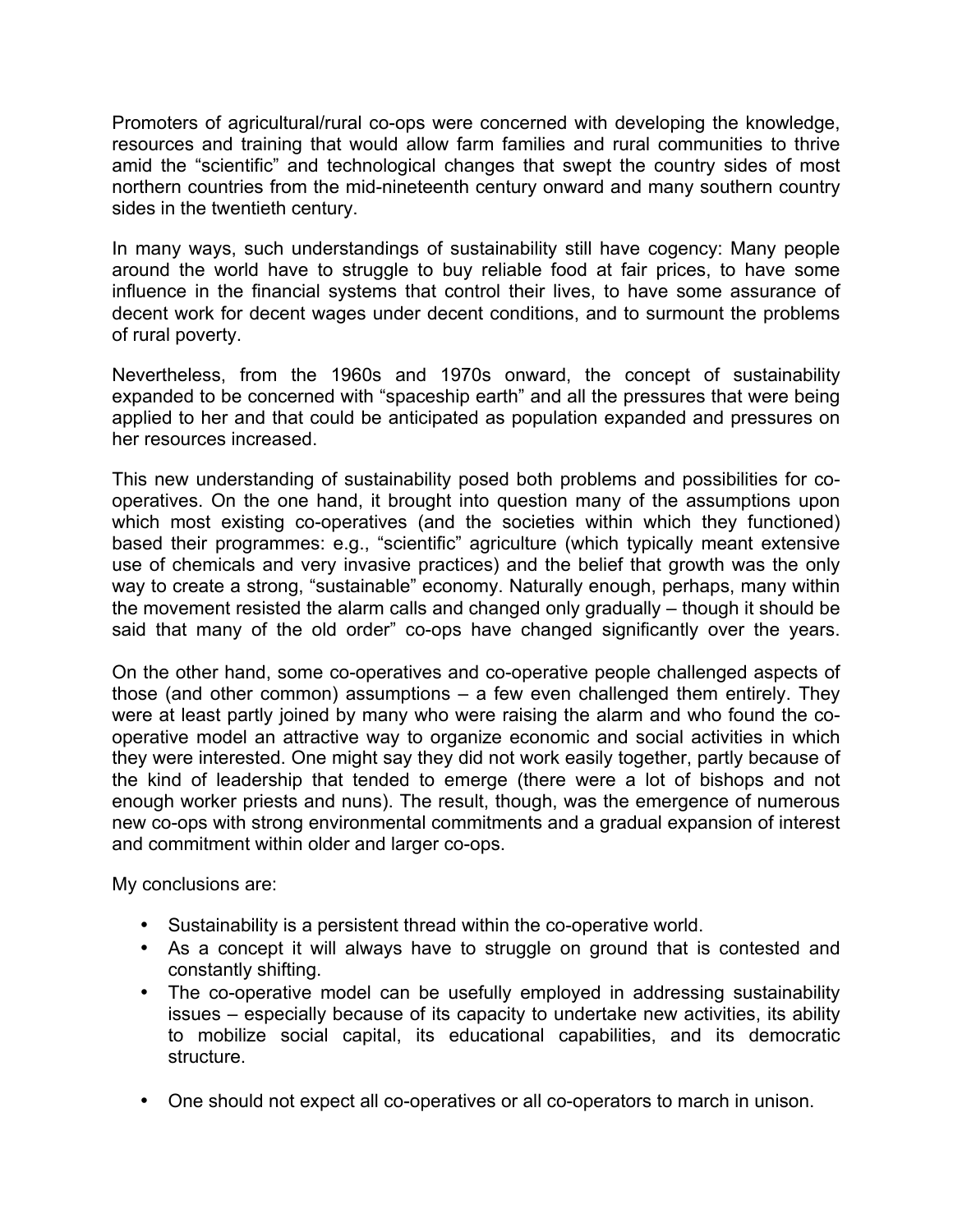- There will be significant issues between some established and new cooperatives.
- The best general commitment one can hope for is that most co-operatives will undertake each year to improve their practice and expand their understanding.
- Ultimately, the best way forward will involve consensus and reasonable compromise, a fairly common outcome of co-operative initiatives, but a messy process that will make some impatient.

## **Ann Dale**

Eric, the importance of place is something I think about a lot in my work, especially place-based policy-making and how to implement it in a federal system. I guess it is unhealthy when a business becomes displaced? Chris, and others, what do you think?

## **Eric Tusz-King**

Looking at sustainability in a narrow ecological way, the most significant relationship to the sustainability imperative and the co-op model is that the members of a co-op usually have a significant relationship with the local environment because that is where they usually live. They do not usually want to spoil their nest!

From a wider perspective of sustainability (ecological, social & economic) the members and in my worker co-op experience want the co-op to be sustainable for the long haul so they have work, pensions and group insurance, etc. The members are not looking for large profits or looking to go somewhere else. They are committed in time and energy to make the co-op continue for themselves and the next generation.

## **Ann Dale**

Chris, can you talk a little about The Sharing Economy? Any websites I could go to?

Chris Diplock

Absolutely I can.

Here's a good start and a great [online resource.](http://www.shareable.net/how-to-share)

For more local conversation check out [The Sharing Project](www.thesharingproject.ca).

The term the sharing economy usually refers to the lending, borrowing, bartering and swapping of goods services and spaces. It can include renting as well. While there's a lot of movement in the sharing economy from the corporate sector (Think AirBNB, Car2go), there is a huge presence in the new movement from grassroots organizations.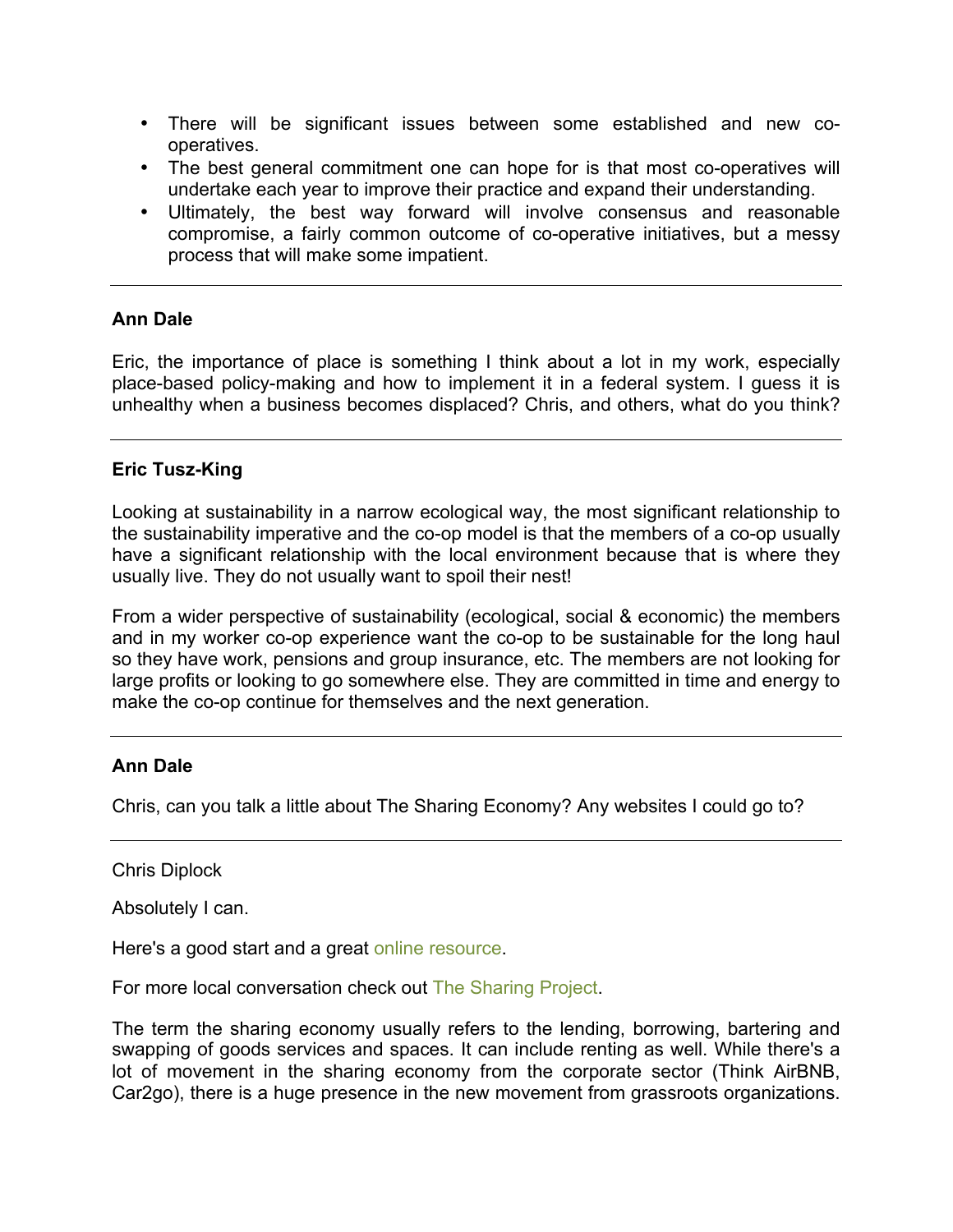Many of them cooperatives. The Vancouver Tool Library, The Toronto Tool Library, Modo the Car Co-op for example.

### **Maureen Cureton**

While this may not be the main motivator for many people to share, I think the building of a sharing economy can have myriad environmental and social justice benefits. Do we each need a car if we can share one through modo the car co-op? --Will we drive less if we car share (I can testify to that. It makes me think twice before taking fossil-fuelled trip). Do we all need to accumulate endless "stuff" that we don't use every day --or can we share? Can this enable us to disconnect consumption from quality of life or lifestyle experiences? Consumption is big nut to crack if we really want to move toward environmental sustainability. And then on the social justice side --by sharing, people may have access to goods and services that might otherwise drive them into debt to purchase, or they simply would have to do without. Brilliant cooperative concept -- will Canadians embrace it?

## **Chris Diplock**

A lot of good questions Maureen. Sharing really resonates with people because they can receive the benefit of ownership without needing to own it outright. Through coowning and sharing people can build relationships and reduce their consumption. At The Sharing Project, we've got our report on sharing in Vancouver coming out tomorrow, so if you'd like to know about the potential for it's growth, check out our website.

What's really shifting is the models and platforms we're using to share. People opening up to sharing is going to take time and we'll need to really communicate those benefit.

### **Robert Newell**

Chris, I was wondering about the Sharing Economy in terms of regulating how 'fairly' the participants are acting. I can see a risk of a 'tragedy of a commons' situation, where certain individuals abuse public good. So, it seems that a sharing economy would be regulating by people working at a centre of operation, i.e., Tool Library, but also heavily by a share set of values and philosophy. Have you seen (or do you see) these sort of operations being complemented with outreach to inspire these sort of values, or maybe this is not even necessary?

### **Chris Diplock**

There's some unique parts of the new sharing movement that deal with making interactions "fair". From my experience with the Vancouver Tool Library, we've seen a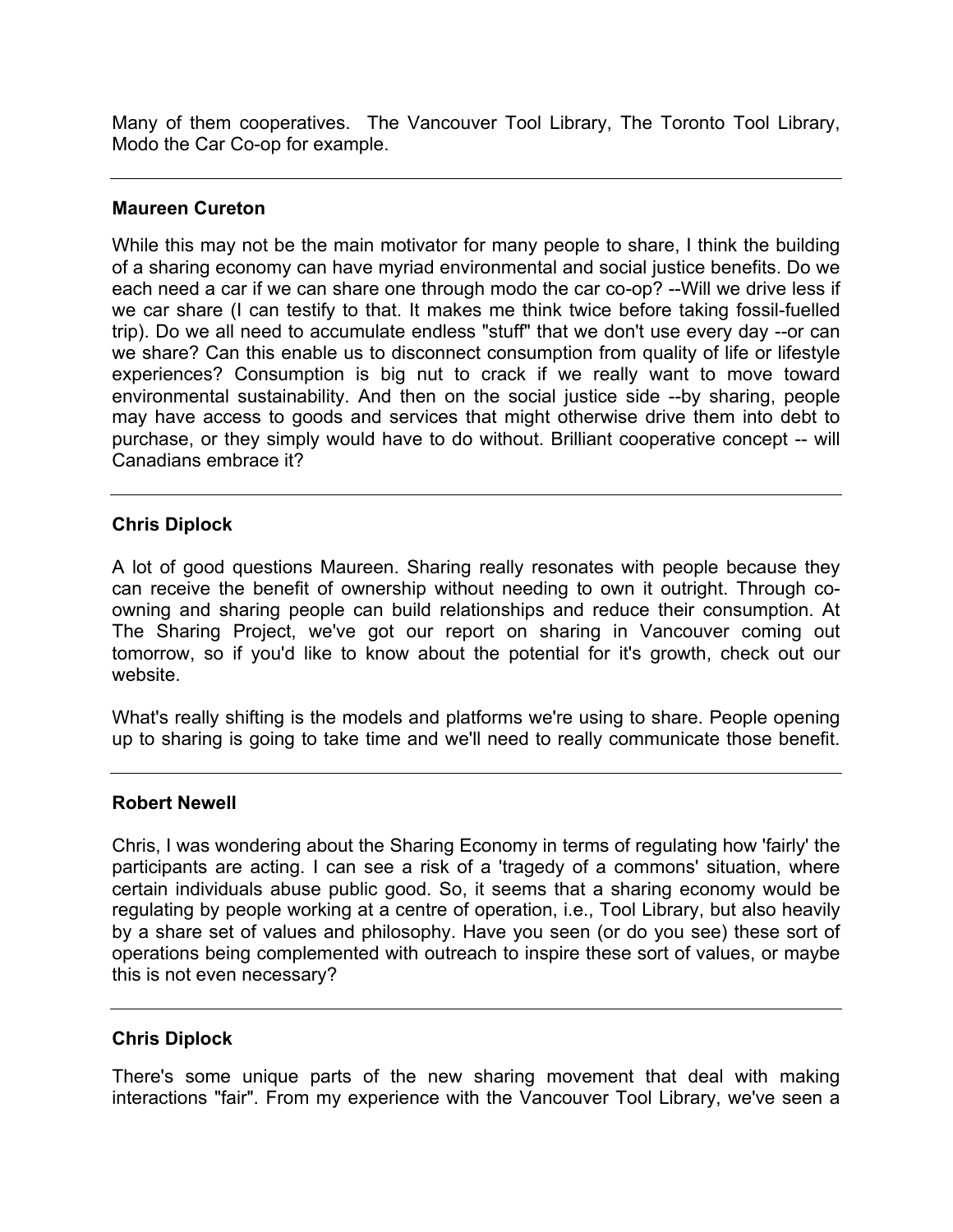really low rate of theft or delinquency. I think if co-ownership is built into the model, it has a lot to do with why people care about what they're sharing.

Also, new online platforms create profiles which allows for trust to be built online.

### **Robert Newell**

That's encouraging. Psychologically speaking, social norms have seen as powerful influences on behaviour. It seems that co-ownership helps craft these norms.

I'm glad you brought up the trust aspect to. This is rather important, but it sometimes seems forgotten when ideas like personal and property security come to the for front. The trust is the 'encouraging' approach, where the security being the 'barricading' or 'protecting' approach.

### **Rebecca Foon**

And trust cultivates bonds and social capital - helping to foster deeper connections, relationships that also builds a foundation for creative thinking, innovation and positive action.

### **Ann Dale**

I cannot agree more with you, but what about cultural differences and values differences, especially in rural communities. Back East, I live in the bush, and all of our snow blowers broke down at the same time. I tried simply to convince two neighbours to share a snow blower, no way, some cultural differences, but the private property regime and privacy are so very embedded, another topic for another day, we need more social media on the benefits of sharing, cooperating and collaborating?

### **Chris Diplock**

I would also mention that "Coops helping Coops" has been a huge part of what's helped this movement spread. Co-ownership and the sharing economy are closely linked and I think cooperatives have a big role to play as it develops.

### **Rebecca Foon**

Definitely. We have been inspired by Mondragon, and actually had our retreat there last year which was fascinating.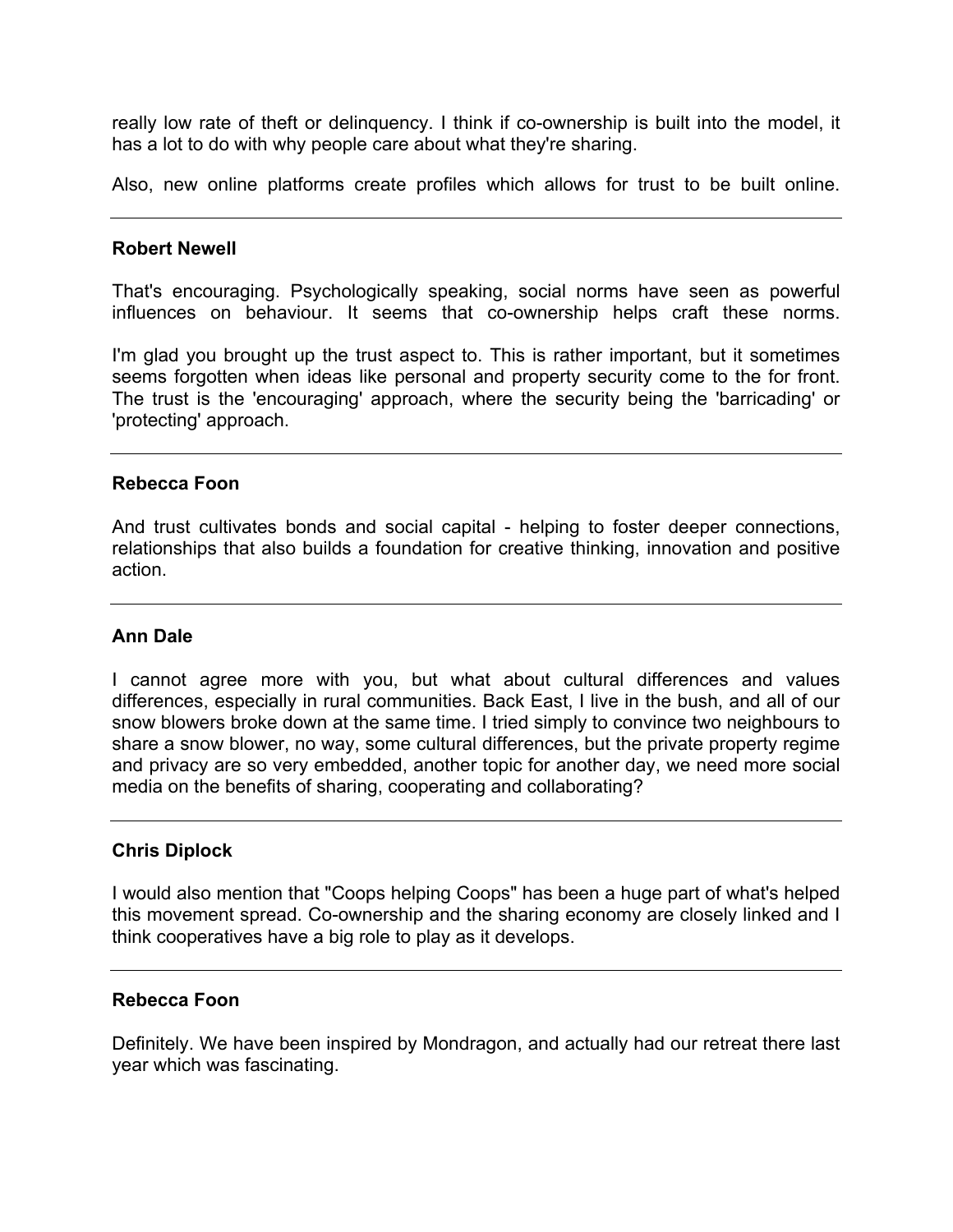One of the many things that is inspiring about Mondragon is the tight model of inter cooperation between 120 coops, plus having a credit union and social welfare system embedded in the model. This gives Mondragon an incredible and diverse network helping to foster resilience and support - giving them capacity to be flexible and adapt to the unforeseen. In addition to this, the R&D and educational arms of Mondragon is a huge enabler for innovation.

## **Robert Newell**

I have a question regarding the coops helping coops concept. I was talking with a colleague yesterday about the cooperative model, and we do recognize that cooperatives can exist as revenue generating enterprises within a neoliberal society. Maureen, you mentioned that corporations exist for profit, but I'm wondering what holds back a cooperative organization of striving for the promise of profit, or is this a risk? Any thoughts?

## **Yuill Herbert**

Many co-operatives chase profits. In fact profits are necessary for most co-operatives since outside investors are often willing to invest in an organisation they can't control. This means that profits are critical to expansion. From our perspective profits are a constraint, not a goal, whereas meaningful employment is the goal!

# **Robert Newell**

Interesting, sort of like acting for-profit operationally but non-profit philosophically.

## **Ian MacPherson**

I would be the last person to put down social entrepreneurship. Any effort to deal with the maze of social and economic problems that confront us should be encouraged. I think the co-operative model is preferable in the long run because it PROMISES the possibility of more permanence. Individuals or small groups of individuals can start with the highest motivations but they can change and lose their way. For example, in the 1920s some individuals were determined to improve housing conditions for the poor; a couple of decades later, they were slum landlords. I also think tend to be different kinds of leadership between co-op and social enterprise. On the other hand, one can hardly contest the point that co-ops too lose their commitments -- except that there are correctives in policies and member agitation, correctives less likely to be found in private enterprises.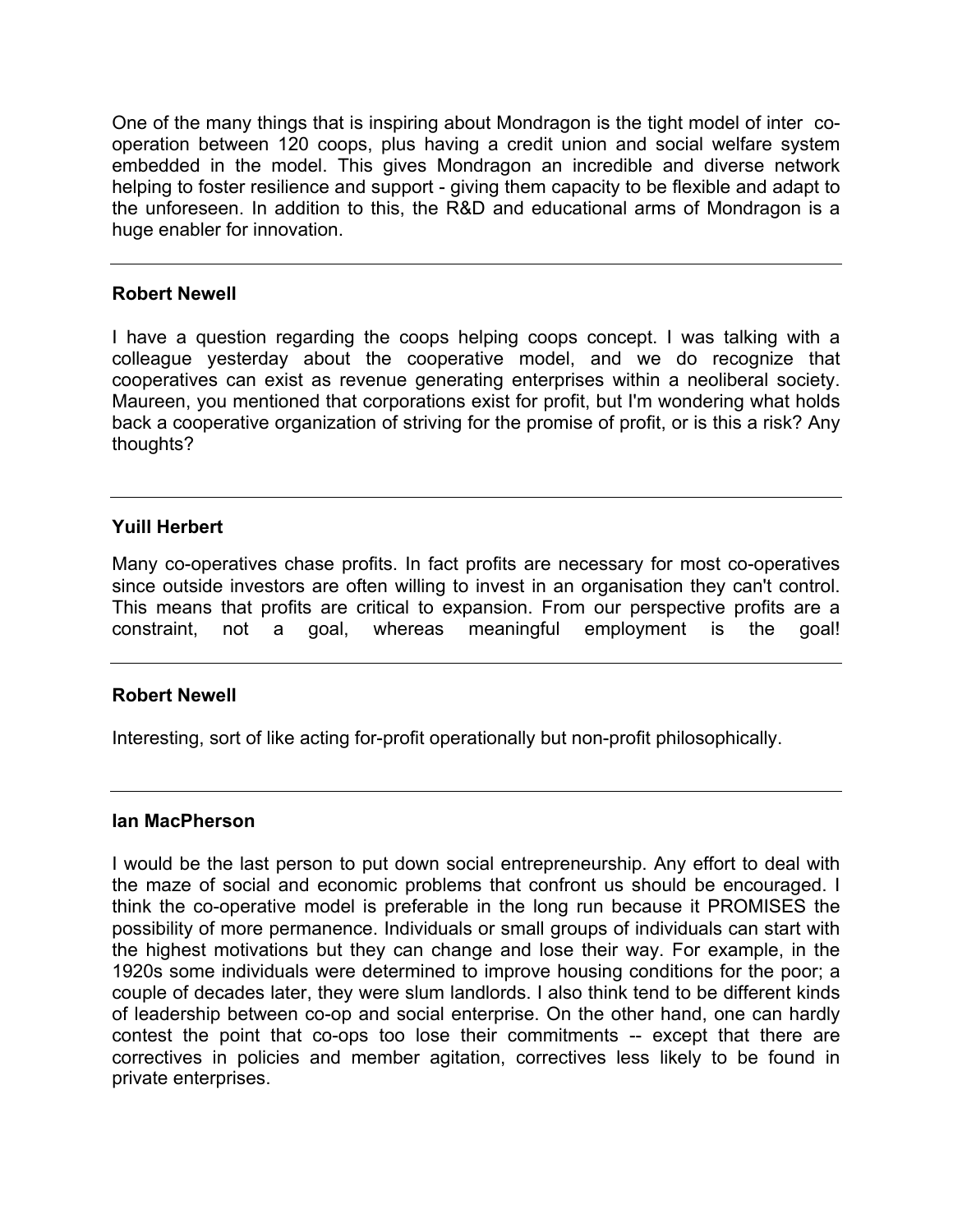## **Yuill Herbert**

Federated Co-operative is a fascinating example. There are not many democratically controlled refineries around! It has also succeeded in remaining as a co-operative when other co-operative organisations such as the Wheat Pool have folded.

## **Ann Dale**

You are jumping ahead to our third question, shining lights. Yuill and Rob, can you inform our colleagues about the International Cooperatives Association project? Yuill, maybe you can explain a little about this project, and Rob, talk about some of the nascent research findings. Did you look at the relationship between co-op principles and sustainable development?

## **Yuill Herbert**

SSG has been working with Ann and Rob to explore the relationship between cooperatives and sustainability. We were able to use a novel approach to this challenge. We drew on 50 of the seminal research papers in sustainability and sustainable development to identify key concepts in all of the papers. The software identified the common terms and then we tested these terms against the words in the co-operative principles and ultimately against the words used on samples of cooperatives from around the world.

## **Robert Newell**

Without getting too deeply into the methodology, we compared the concepts of the cooperatives principles with a selection of sustainability literature (from prominent thinkers in the field), dividing this literature into focuses on social, environmental, and economic sustainability. Interestingly enough, the concepts from the principles strongly related to the social literature, much more strongly than to the environmental and economic. What we are seeing is that the principles, as a group, talk more in detail about social sustainability concepts than environmental or economic, where, for example, environmental might just show a strong relationship with principle 7 (i.e., sustainable community development).

Similarly, when comparing the cooperative samples from websites and annual reports to sustainability concepts, a strong relationship was noticed between the social sustainability concepts and the cooperatives materials. Interestingly enough, the websites from the cooperatives related more strongly to the sustainability than the reports samples. Without interpreting too much, it does allude to a strong communication of values through the public materials (i.e., webpages). Another couple items that stood out were that energy was a high focus in a sample of cooperatives that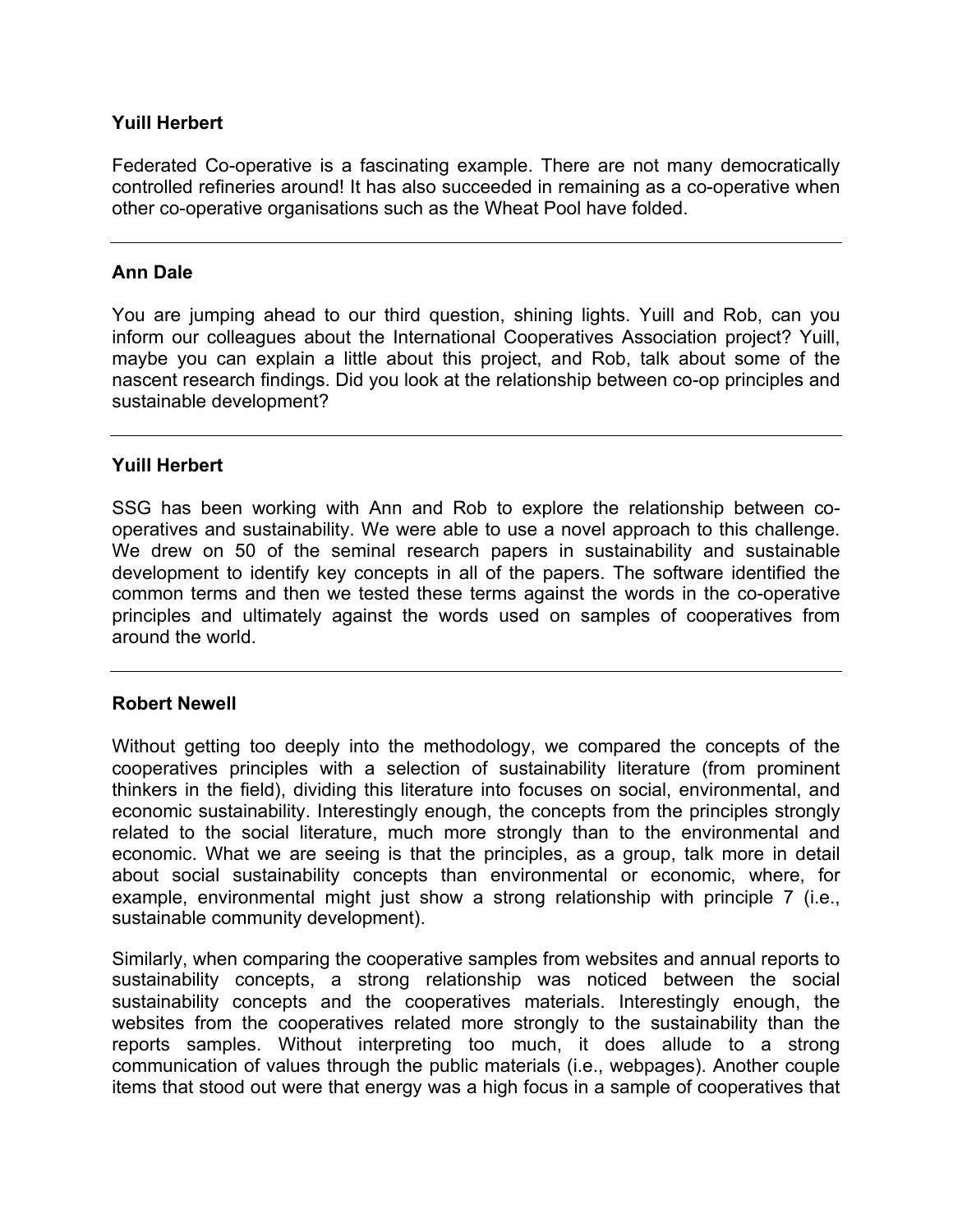were identified as leaders in sustainability, where as agriculture showed up prominently in a completely random sample of cooperatives around the world.

### **Chris Diplock**

So just so I understand. The measurement of sustainability in cooperatives is the linkage between terms? If you find a linkage, how do you measure action on sustainability versus terminology?

### **Ann Dale**

Well, Chris, you hit the nail on the head. That would be phase II of the project, to actually evaluate action on the ground.

### **Yuill Herbert**

Exactly...because our scope was coops around the world we weren't able to look in detail at what they are actually doing. But we did look at annual reports as an indication of what coops are doing. The focus was, however, on how cooperatives are communicating their story and whether this encompasses the same terms from the sustainability literature.

### **Robert Newell**

Absolutely, the study we are working with is definitely limited to what is being communicated. It is a global study, and doing a series of case studies across the world is a larger step which would have to begin by being focused on specific areas. Right now, we are looking at who is 'talking the talk' as a preliminary overview. As Ann mentioned, the 'walking the walk' or accountability would be a Phase II.

### **Ann Dale**

Now, everyone gets a chance to boast. Can you give us some examples of cooperatives leading in sustainability and why? It is helpful to our listeners if you know of any links to include them.

### **Eric Tusz-King**

The [Really Local Harvest Co-op](http://recoltedecheznous.com/en/page/about_us/) is sustainable - adds cross-culture and bi-lingual to the social dimensions of the sustainability.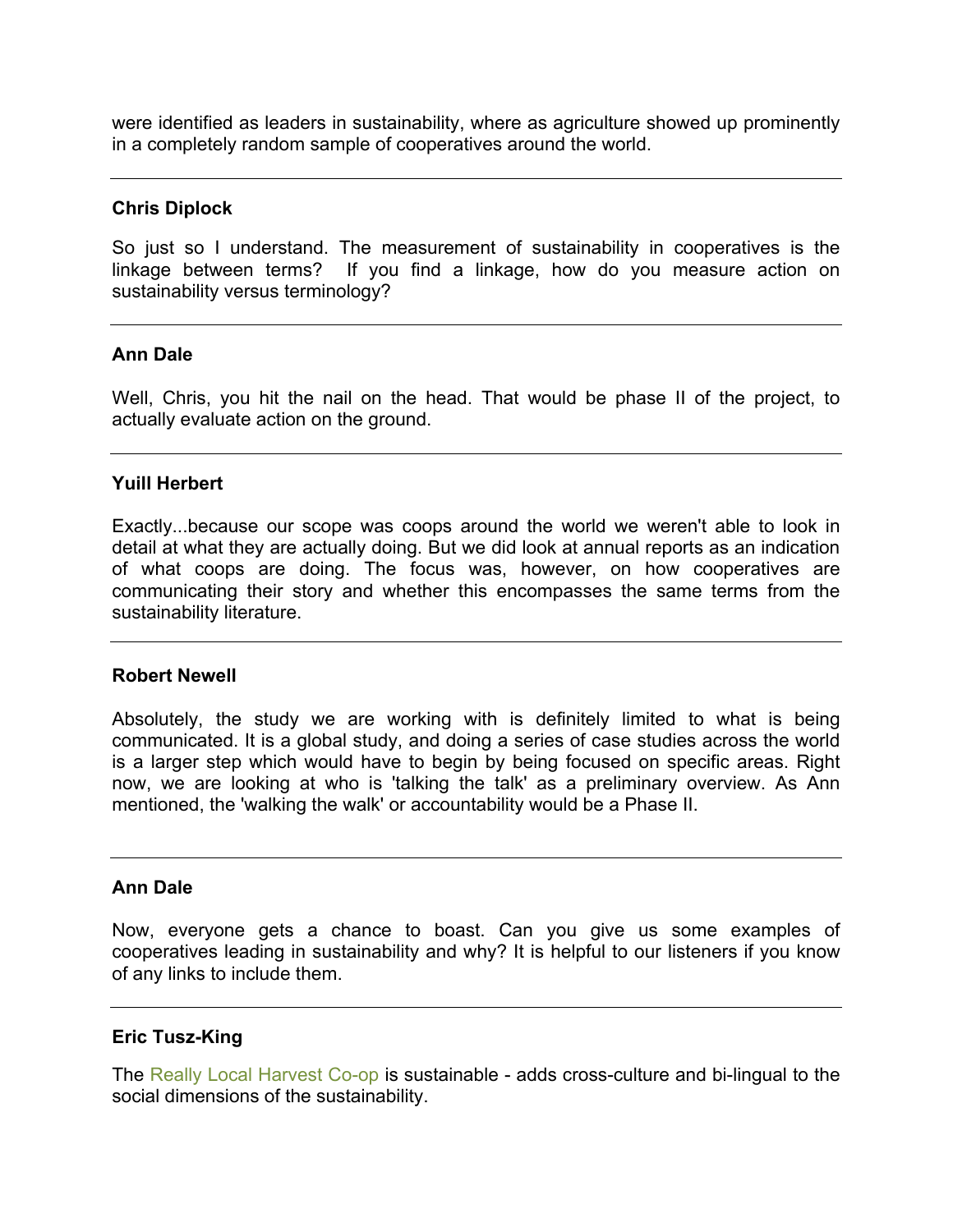[EnerGreen Builders Co-operative](http://www.energreen.coop/) has shown itself as one of the most energy efficient builders of residential homes in NB. Our latest project was to build a small (1300 sq ft) energy efficient home, and our next project is to get down to 1000 sq ft. That is going against the grain of most custom home builders.

A third example is [Open Sky Co-op](http://openskyco-op.ca/about-us/) which is a residence, organic farm, and programmes to support adults who experience barriers to employment and other life situations because they have developmental and social challenges.

## **Rebecca Foon**

Some other cool coops to highlight:

Coopérative La Bikery is a community bicycle coop in Moncton that works to foster a sustainable, bicycle-positive environment. They are committed to encouraging people to cycle in their daily lives and helping people develop skills to maintain and repair their own bicycles.

The Coop La Maison Verte (the Coop) is a solidarity Cooperative - it is a café, a community space and local grocery store based in Montreal with a large range of bulk products and natural and organic foods managed by its members. The Coop develops partnerships with local farmers and organizes organic fruit and vegetable markets twice a week during the summer and once every two weeks during the winter.

There are lots of interesting coop listed on the [sustainability coop site.](http://www.sustainability.coop/)

## **Yuill Herbert**

It's really interesting to thing about the role of cooperatives as incubators of democracy, a training ground for a more democratic society. As fewer and fewer people participation in the political system, it will be interesting to see if people also disengage from memberships in cooperatives. Citizens and members become 'consumers', passive rather than active participants in society.

### **Ann Dale**

I am sorry to have asked so many questions, usually as moderator, I hold back more, but your conversation has been so enriching. Our final question, have you observed any recent changes, innovations in the cooperative/sharing sector? This is also a time to address any outstanding questions, if you wish. Ian, don't mean to put you on the spot, are we making progress?

I wish to remind everyone, that this conversation is part of a series that will lead to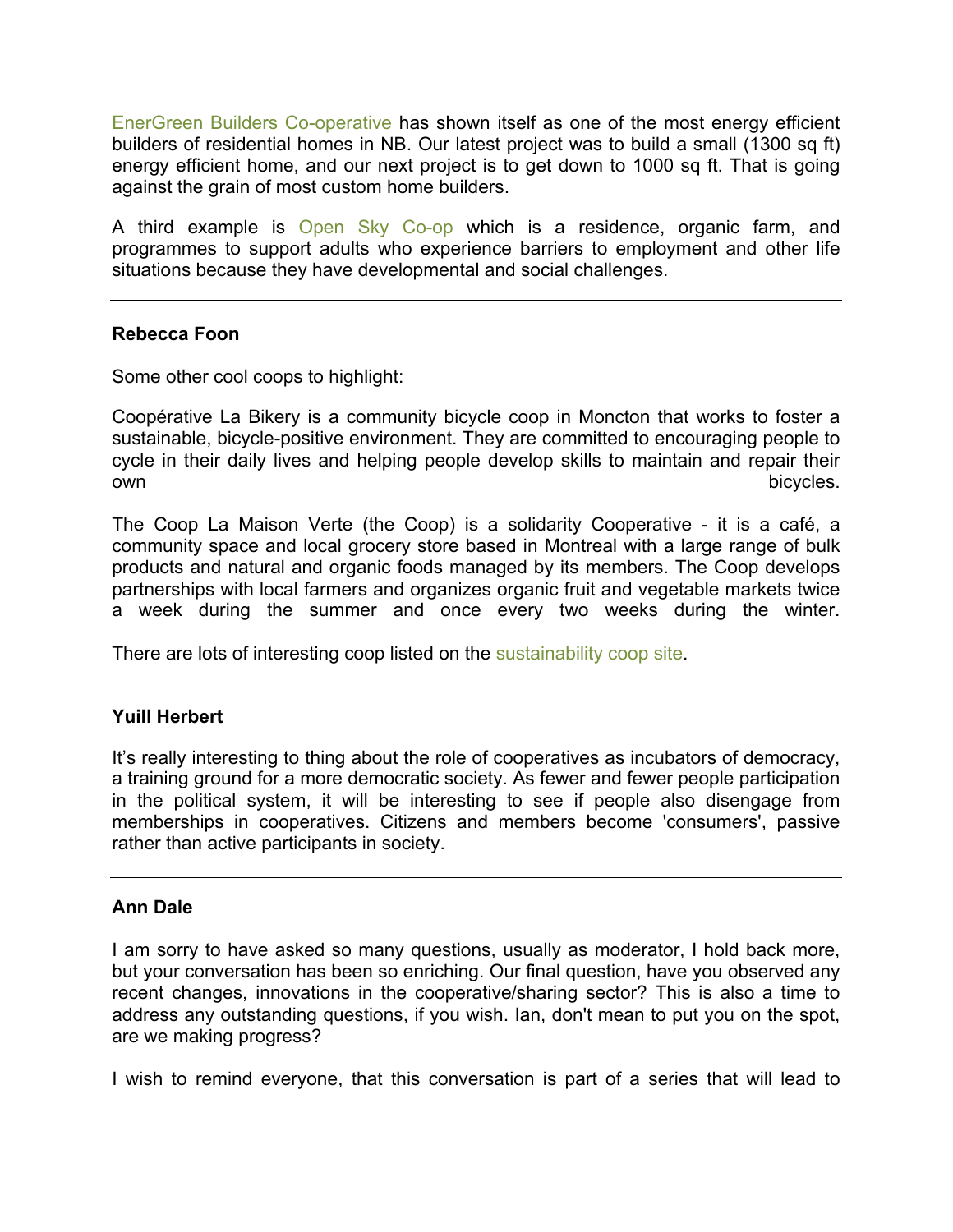publishing the [Solutions Agenda,](http://crcresearch.org/solutions-agenda) due out in 2014. We have other policy papers that can be found in the policy [paper section](http://crcresearch.org/solutions-agenda/policy-documents) of the website.

### **Ian MacPherson**

Co-operative movements are always in a state of change and transition. They are always struggling with how to respond to what I call "spheres of concern": relations with members, relations with communities, relations with other co-operatives and relations with governments. All of these "spheres" affect the "final sphere": what we normally refer to as management, but it is management with a difference because the trick is to address all the spheres all the time. The threat is that one or more of them will be ignored or inadequately sustained.

Thought of this way, I think I detect an increased interest in addressing membership relationships and in improving relationships with governments. I certainly see an increased interest in community issues, but much of it is "good corporate citizenship", an admirable enough approach, but I think the co-operative concept of "community" goes further than that.

Different movements (national or sector) are always going through periods of growth or periods of retrenchment. The causes of the shifts may be because of internal or external pressures. Thus different types of co-ops are having different experiences right now. The impact on local, provincial and national possibilities of this kind of flux is considerable.

One of the classic situations, particularly obvious right now, is that there are new co-ops meeting new needs or perhaps wanting to change how older co-ops serve their members and their communities. Almost invariably, there are tensions between new and older co-ops. I think this is evident in Canada and it may be particularly important for sustainability issues: what should be nature of the commitment? What are the requirements to make things happen? What is the appropriate pace of change? Those are questions that can create tensions.

I note a considerable interest among young people but I am not sure the movement is responding well enough to them. And among many young people, environmental issues are important, so sustainability is significant in gaining and keeping their interest.

The 1990s were a difficult time for co-ops. The apparent triumph of capitalist/free market ideologies meant (for many) that the reputed slow and stodgy methods of cooperatives were ridiculed. The 2008 depression, derived as it largely was, from slick practices in the banking world (which most co-op organisations avoided) has changed that judgement and helped to raise the question of what is real value, as opposed to glitz and make rich quick schemes. Co-ops do well when that question is raised as I think it to some extent is.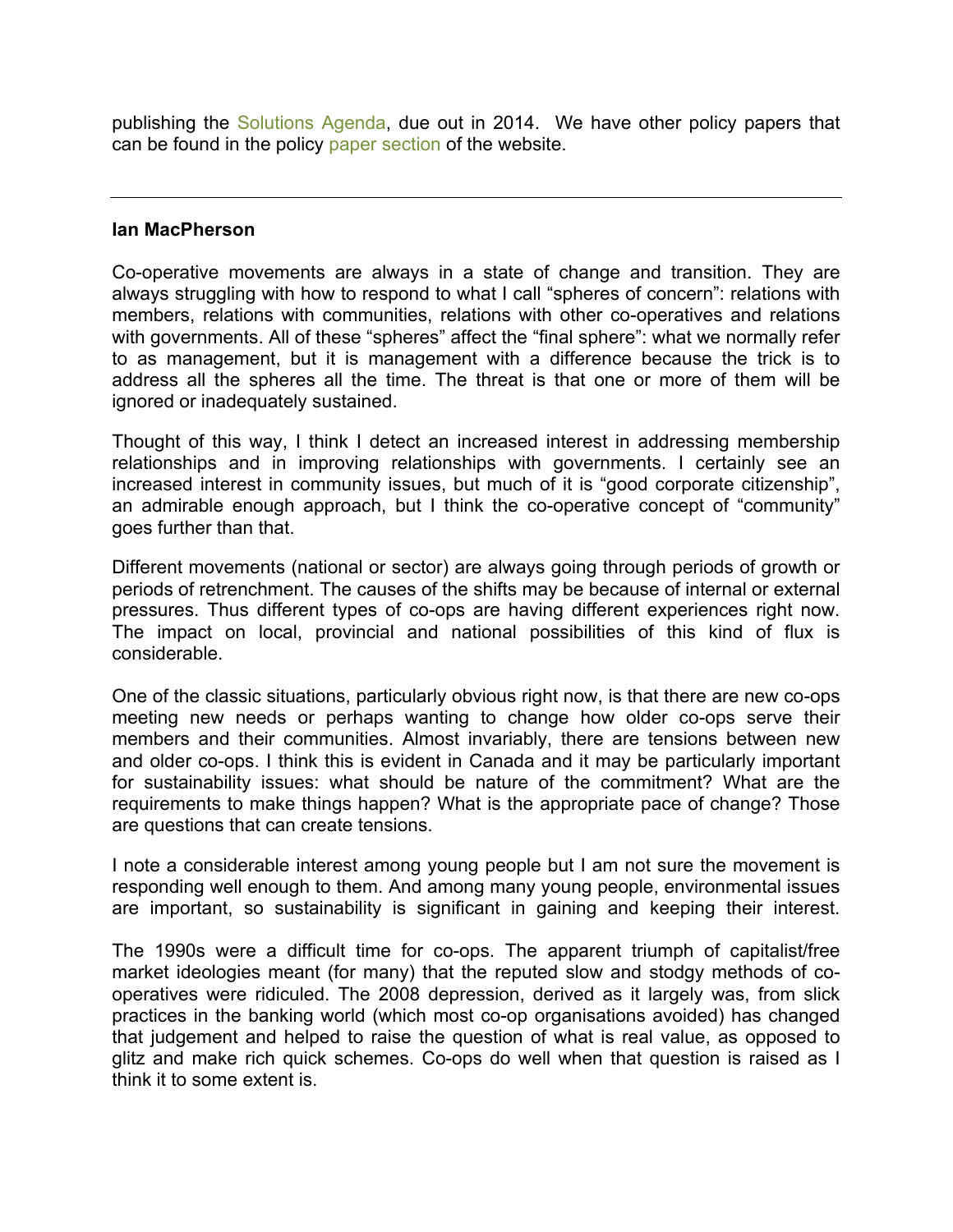I think the International Year of Co-operatives has had a beneficial impact. There seems to be a higher level of pride within organisations and across the movement generally.

There may be some decline in excessive institutionalism. The great strength of the movement is the numerous co-operatives that thrive within it. The great weakness is their unwillingness to work together as well as possible. If that is true, that could mean that much could be accomplished.

The increased connections between the CCA and CCC open up many possibilities and, despite the apprehensions, they should be encouraged. It is some 70 years overdue.

The interest in global issues continues to be strong as does interest in how First Nations people can better employ the co-operative model.

There is a growing if poorly integrated interest within the academy in co-operative subjects. The interface between the academy and the movement has some positive features but it is still awkward and less collaborative than it ought to be. Teaching about co-operatives in the educational system is at about as common as teaching about Australian reptiles.

## **Eric Tusz-King**

Yes:

- 1. The international dialogue around the 7th principle is quite encouraging, even though it has not moved forward quickly to satisfy many of us.
- 2. With the IYC 2012 co-operatives at the local level started to take themselves more seriously and re-commit themselves to the ICA principles and not to merely surviving as a business.
- 3. In our province of NB, we are seeing a strong interest in small rural and urban coops and an interest from traditional businesses and business development professionals in the co-op model for business succession and rural community development.

### **Ian MacPherson**

What is meant by business succession? Is it the desire of some owners to turn their organisations into worker-owned enterprises?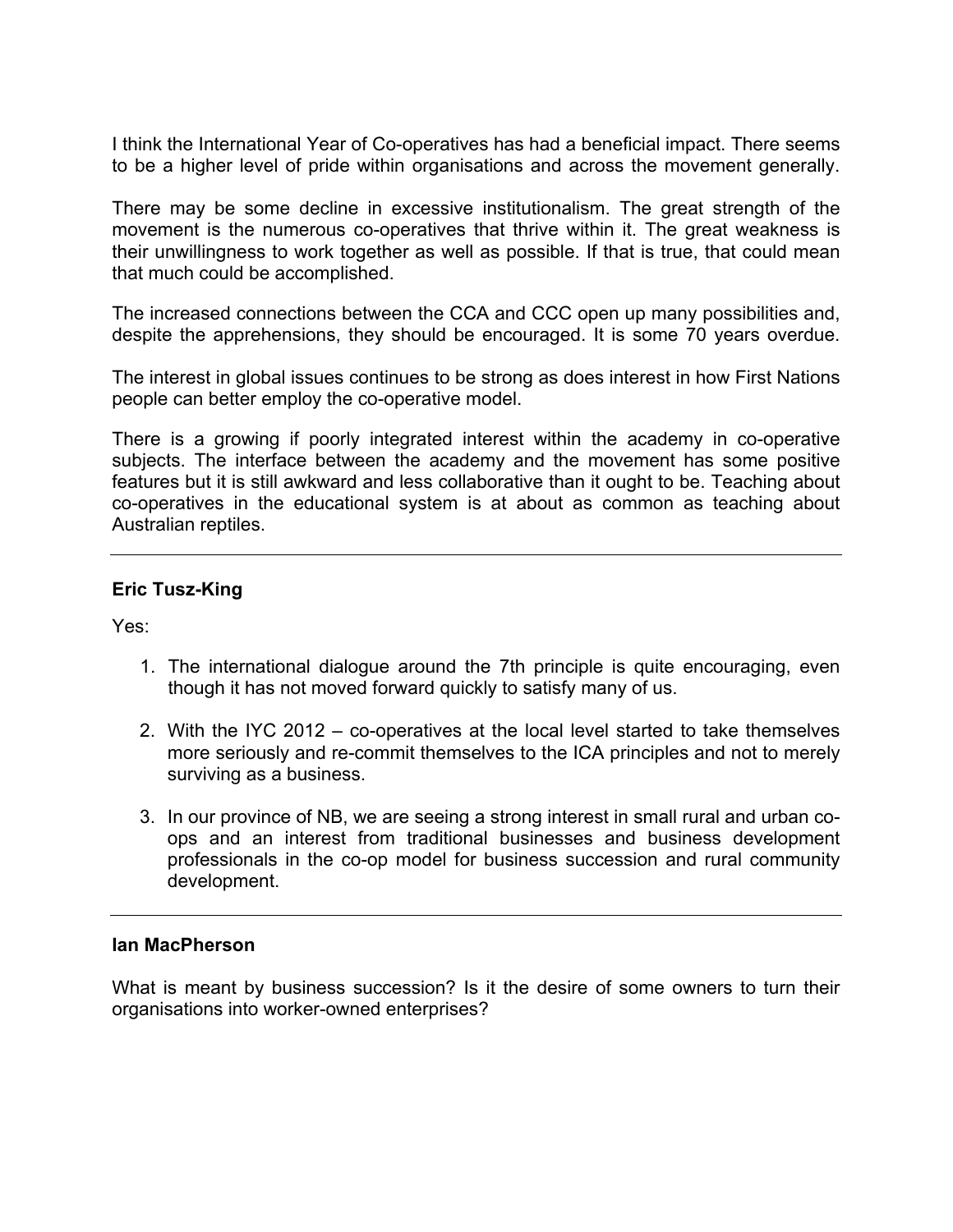## **Eric Tusz-King**

This is certainly one aspect of this. Sometimes the initiative comes from the employees and a third option is when the community takes the initiative to encourage this. In the end it takes both the owner and the employees to develop a mutually beneficial way of making it work.

### **Robert Newell**

Ian mentioned the International Year of the Coop, as well, and this leads me to a personal observation in which I was wondering if anyone would like to confirm or disconfirm. I am not working within a cooperative so I don't have the inside view, but I do feel that with IYC 2012 and just looking at recent media and reports, cooperatives are getting a bit more into the limelight. Is this true, is the cooperative model getting more attention as of recent? And, if so, why now, as it is a model that dates back a long time?

### **Yuill Herbert**

It does feel like cooperatives have come into their own since the International year of coops. For the first time ever coops used the same logo. Now we see many coops registering .coop webpages, many of which would never have publicized that they were coops in the past. But there is still no serious effort to support coop development in Canada. This is a major gap and critical if we are going to grow the movement.

### **Eric Tusz-King**

I strongly agree in our small region of south east New Brunswick our Tantramar Cooperative Network found co-ops and reached out to them for the first time since they were founded - decades ago.

### **Chris Diplock**

It was interesting when Facebook did their IPO, there were some articles that talked about how private corps aren't choosing to go public as frequently anymore.

Going public for a private corporation is a good way to raise funds but it's also a way to get your equity of the corporation if you're the owner. I'm interested to see if private corps are looking at worker owned models for succession.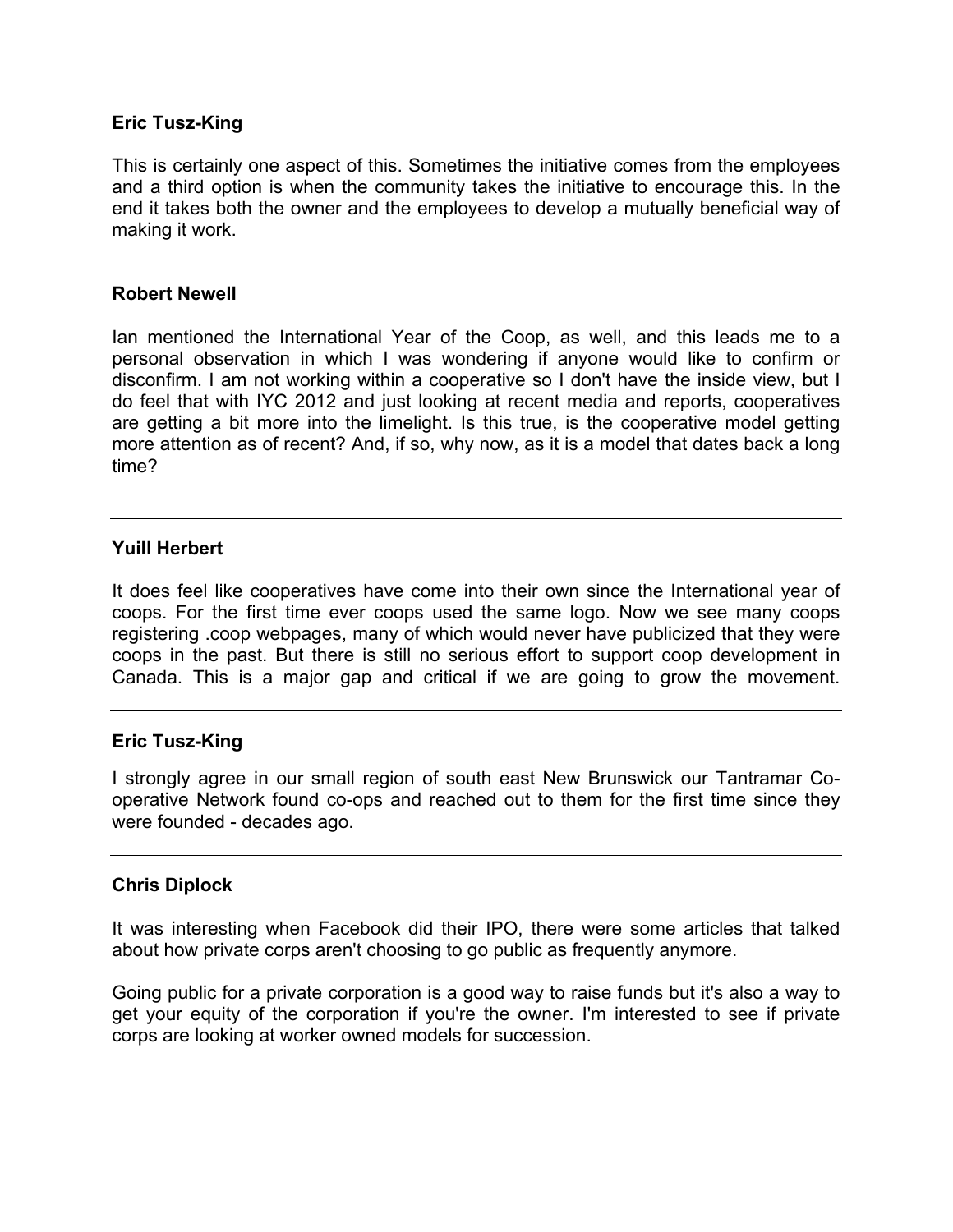## **Ann Dale**

What strikes me about our conversation is the sheer diversity and social innovation of the cooperative and sharing sector, a key ingredient of sustainable community development. I forget the exact reference, but cooperatives are more economically stable in economic downturns than the traditional economy, and will play an even greater role, I believe, as the economy learns to wean itself off its addiction to perpetual growth and transitions to a steady-state economy (Daly, 1997). How to scale up and scale out micro and macro innovations is a question that continues to interest, and perhaps we can resume this conversation, at another time, another place, and another space.

I have thoroughly enjoyed the privilege of moderating such an interesting group, thank you, une mille fois merci, any final comments.

### **Ian MacPherson**

I think there has been an upturn globally for about 5-6 years, partly because of the impact of the global financial problem. I also detect a lot more interest among young people. The reorientation of the ICA has had positive benefits. The growing awareness of scarcity and limits also has clearly had its impact. The question is: can this aroused interest be converted into concrete, "sustainable" impact. Everyone likes to go to meetings on interesting topics. Not everyone is willing to make the effort to actualize what has been discussed, especially in an age when so much information is thrown at us.

### **Robert Newell**

Interesting, this is a whole other topic that is too late in the conversation to dig into too deeply, but I've attended Transition Town meetings in Victoria and heard similar concerns.

### **Ian MacPherson**

Embedded in that is the question of what constitutes good co-operative leadership. It is a question that has bothered me for years, especially as to how it applies to co-ops as they go through their various stages. There are some ways of understanding the issues by looking at how co-op organizers work, but I think much more is involved. Another day.